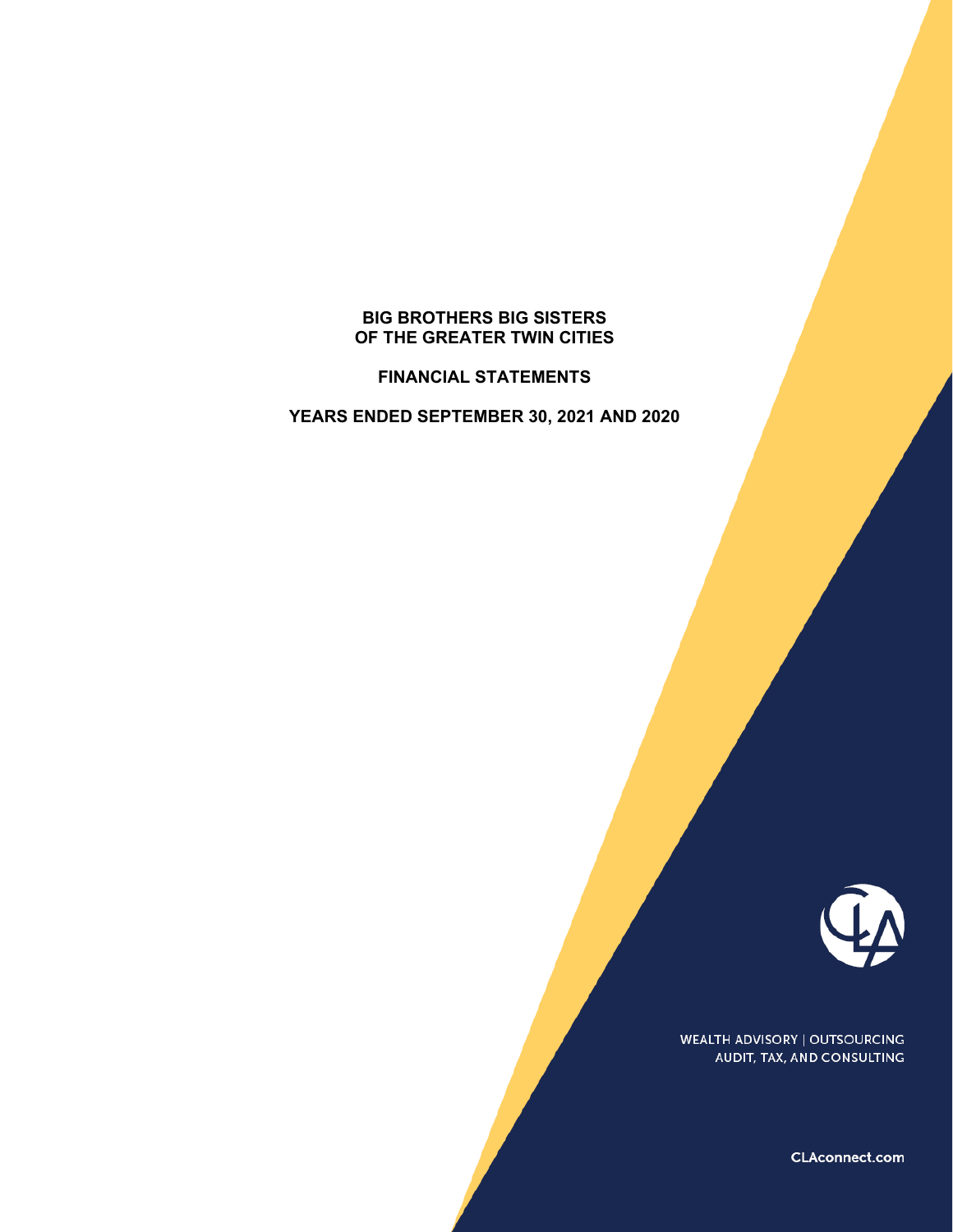# **BIG BROTHERS BIG SISTERS OF THE GREATER TWIN CITIES TABLE OF CONTENTS YEARS ENDED SEPTEMBER 30, 2021 AND 2020**

| <b>INDEPENDENT AUDITORS' REPORT</b>  |   |
|--------------------------------------|---|
| <b>FINANCIAL STATEMENTS</b>          |   |
| <b>BALANCE SHEETS</b>                | 3 |
| <b>STATEMENTS OF ACTIVITIES</b>      | 4 |
| STATEMENTS OF FUNCTIONAL EXPENSES    | 6 |
| <b>STATEMENTS OF CASH FLOWS</b>      | 8 |
| <b>NOTES TO FINANCIAL STATEMENTS</b> | 9 |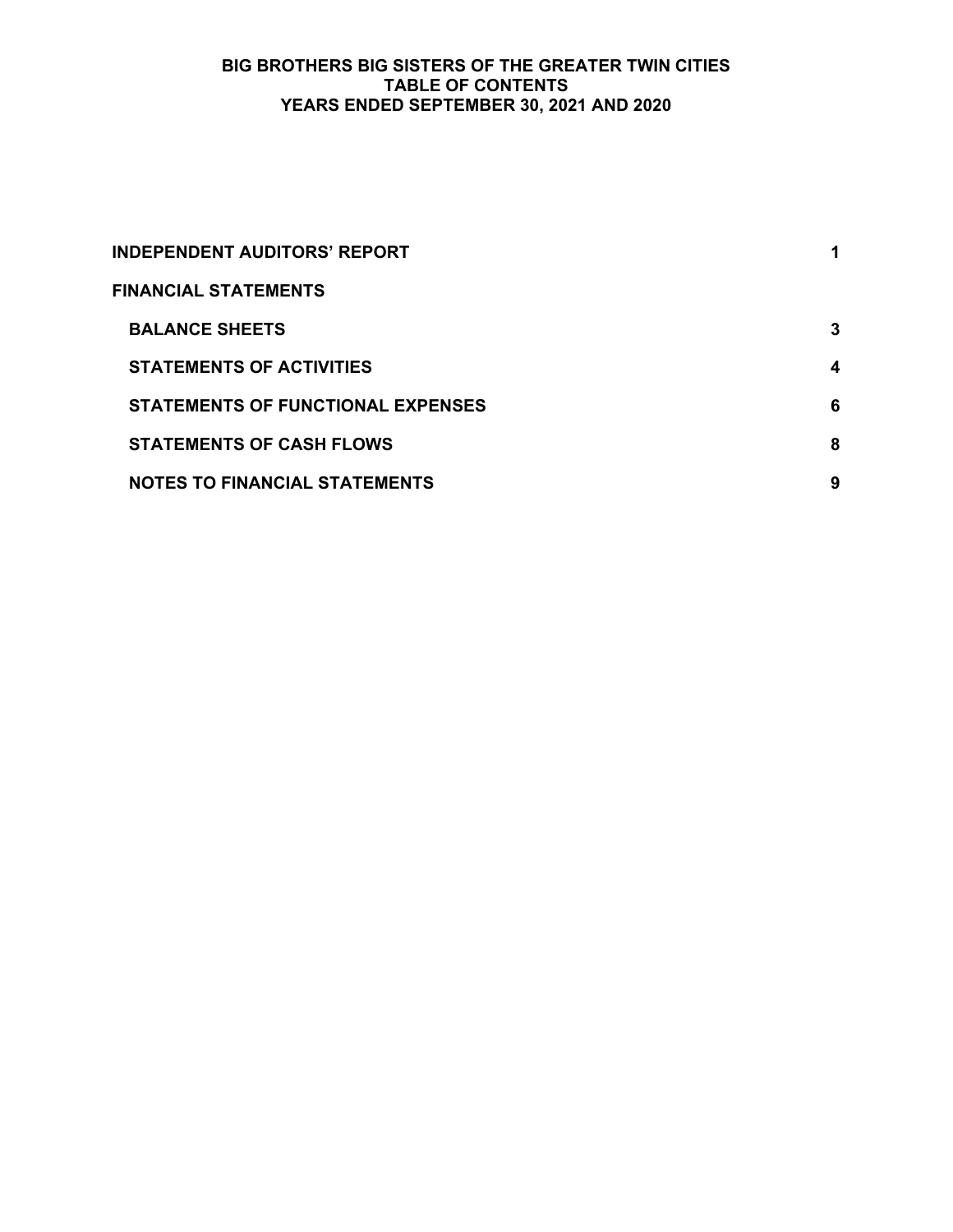

# **INDEPENDENT AUDITORS' REPORT**

Board of Directors Big Brothers Big Sisters of the Greater Twin Cities Saint Paul, Minnesota

We have audited the accompanying financial statements of Big Brothers Big Sisters of the Greater Twin Cities, which comprise the balance sheets as of September 30, 2021 and 2020, and the related statements of activities, functional expenses, and cash flows for the years then ended, and the related notes to the financial statements.

# *Management's Responsibility for the Financial Statements*

Management is responsible for the preparation and fair presentation of these financial statements in accordance with accounting principles generally accepted in the United States of America; this includes the design, implementation, and maintenance of internal control relevant to the preparation and fair presentation of financial statements that are free from material misstatement, whether due to fraud or error.

# *Auditors' Responsibility*

Our responsibility is to express an opinion on these financial statements based on our audits. We conducted our audits in accordance with auditing standards generally accepted in the United States of America. Those standards require that we plan and perform the audit to obtain reasonable assurance about whether the financial statements are free from material misstatement.

An audit involves performing procedures to obtain audit evidence about the amounts and disclosures in the financial statements. The procedures selected depend on the auditors' judgment, including the assessment of the risks of material misstatement of the financial statements, whether due to fraud or error. In making those risk assessments, the auditor considers internal control relevant to the entity's preparation and fair presentation of the financial statements in order to design audit procedures that are appropriate in the circumstances, but not for the purpose of expressing an opinion on the effectiveness of the entity's internal control. Accordingly, we express no such opinion. An audit also includes evaluating the appropriateness of accounting policies used and the reasonableness of significant accounting estimates made by management, as well as evaluating the overall presentation of the financial statements.

We believe that the audit evidence we have obtained is sufficient and appropriate to provide a basis for our audit opinion.



CLA is an independent member of Nexia International, a leading, global network of independent accounting and consulting firms. See nexia.com/member-firm-disclaimer for details.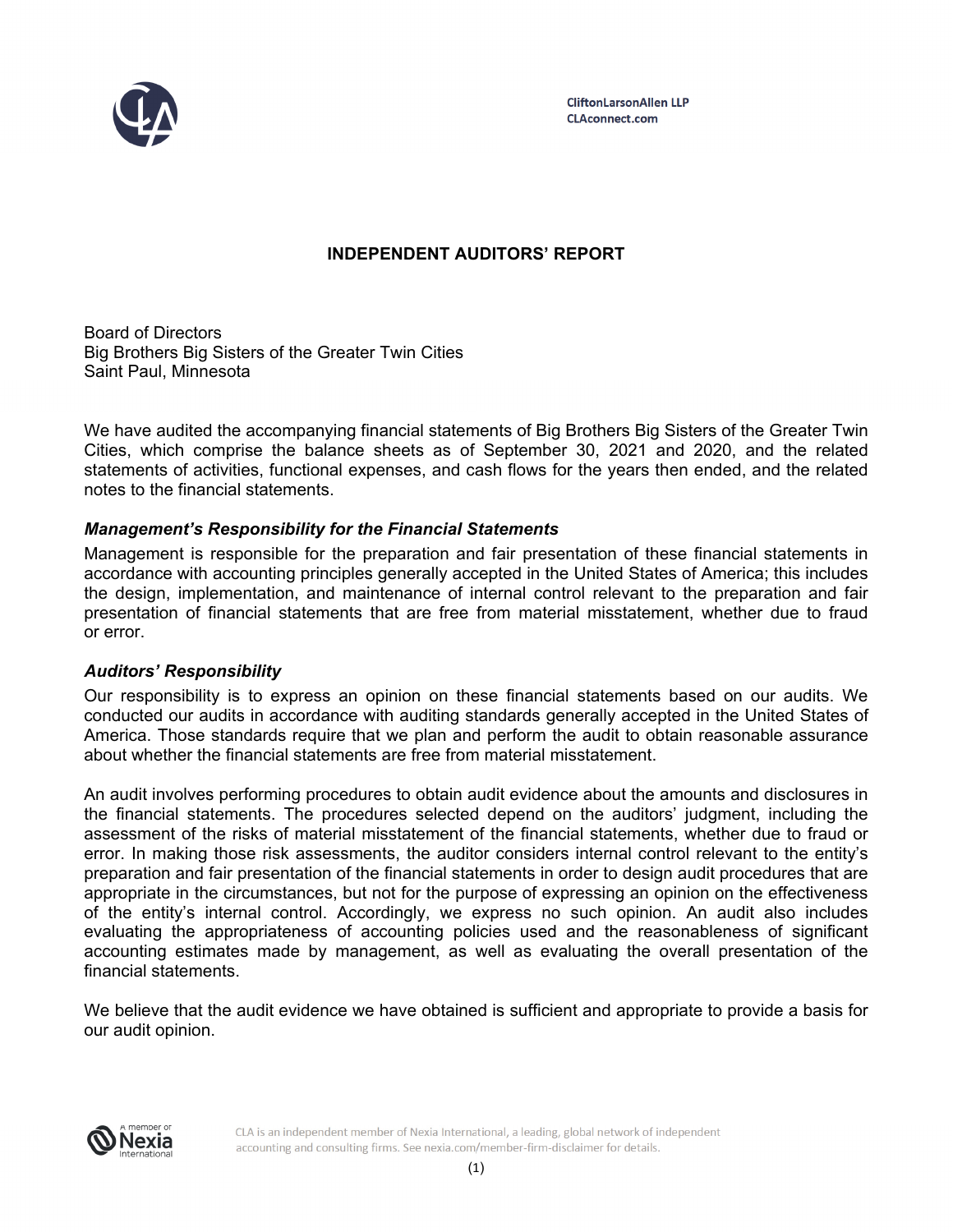Board of Directors Big Brothers Big Sisters of the Greater Twin Cities

# *Opinion*

In our opinion, the financial statements referred to above present fairly, in all material respects, the financial position of Big Brothers Big Sisters of the Greater Twin Cities as of September 30, 2021 and 2020, and the changes in its net assets and its cash flows for the years then ended in accordance with accounting principles generally accepted in the United States of America.

Viifton Larson Allen LLP

**CliftonLarsonAllen LLP** 

Minneapolis, Minnesota February 24, 2022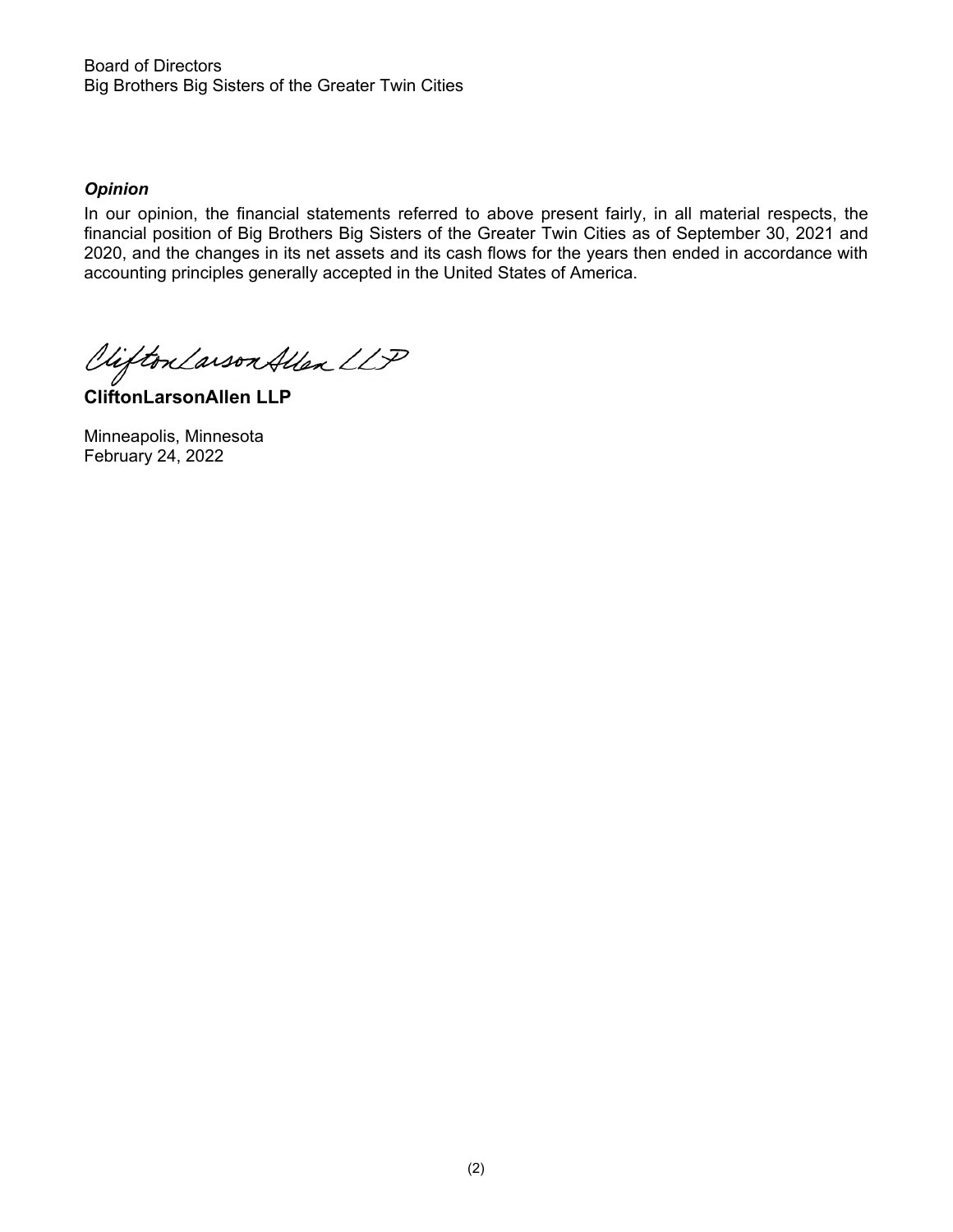# **BIG BROTHERS BIG SISTERS OF THE GREATER TWIN CITIES BALANCE SHEETS SEPTEMBER 30, 2021 AND 2020**

|                                                                               | 2021            | 2020            |
|-------------------------------------------------------------------------------|-----------------|-----------------|
| <b>ASSETS</b>                                                                 |                 |                 |
| <b>CURRENT ASSETS</b>                                                         |                 |                 |
| Cash and Cash Equivalents                                                     | 3,066,016<br>\$ | \$<br>945,226   |
| <b>Construction Escrow Deposits</b>                                           |                 | 715,407         |
| <b>Short-Term Investments</b>                                                 |                 | 494,464         |
| <b>Grants Receivable</b>                                                      | 65,547          | 82,331          |
| Pledges Receivable, Net                                                       | 261,386         | 280,243         |
| Prepaid Expenses and Other                                                    | 77,705          | 181,041         |
| <b>Total Current Assets</b>                                                   | 3,470,654       | 2,698,712       |
| <b>OTHER ASSETS</b>                                                           |                 |                 |
| Investments                                                                   | 3,671,126       | 2,712,717       |
| Property and Equipment, Net                                                   | 4,356,563       | 1,963,558       |
| <b>Unemployment Services Trust</b>                                            | 32,960          | 40,850          |
| Pledges Receivable, Net                                                       | 61,292          | 99,619          |
| <b>Security Deposit</b>                                                       |                 | 5,000           |
| <b>Total Other Assets</b>                                                     | 8,121,941       | 4,821,744       |
| <b>Total Assets</b>                                                           | \$11,592,595    | 7,520,456<br>\$ |
| <b>LIABILITIES AND NET ASSETS</b>                                             |                 |                 |
| <b>CURRENT LIABILITIES</b>                                                    |                 |                 |
| <b>Accounts Payable</b>                                                       | \$<br>37,636    | \$<br>77,973    |
| <b>Accrued Expenses</b>                                                       | 254,420         | 229,538         |
| Deferred Rent and Lease Incentive Liability                                   |                 | 1,756           |
| <b>Deferred Revenue</b>                                                       |                 | 38,207          |
| <b>Current Portion of Capital Lease Obligation</b>                            | 6,907           | 3,804           |
| <b>Current Portion of Long-Term Debt</b>                                      | 1,205,128       | 1,304,000       |
| <b>Total Current Liabilities</b>                                              | 1,504,091       | 1,655,278       |
|                                                                               |                 |                 |
| <b>LONG-TERM LIABILITIES</b><br>Long-Term Portion of Capital Lease Obligation | 31,402          | 6,216           |
| Paycheck Protection Program Loan                                              | 450,000         | 595,000         |
| <b>Total Long-Term Liabilities</b>                                            | 481,402         | 601,216         |
|                                                                               |                 |                 |
| <b>Total Liabilities</b>                                                      | 1,985,493       | 2,256,494       |
| <b>NET ASSETS</b>                                                             |                 |                 |
| <b>Without Donor Restrictions:</b>                                            |                 |                 |
| Undesignated                                                                  | 6,234,948       | 3,052,395       |
| Board-Designated - Better Futures Campaign                                    | 1,217,116       | 1,217,116       |
| Board-Designated - Building Maintenance                                       | 1,500,000       |                 |
| <b>Total Net Assets Without Donor Restrictions</b>                            | 8,952,064       | 4,269,511       |
| <b>With Donor Restrictions</b>                                                | 655,038         | 994,451         |
| <b>Total Net Assets</b>                                                       | 9,607,102       | 5,263,962       |
| <b>Total Liabilities and Net Assets</b>                                       | 11,592,595      | 7,520,456       |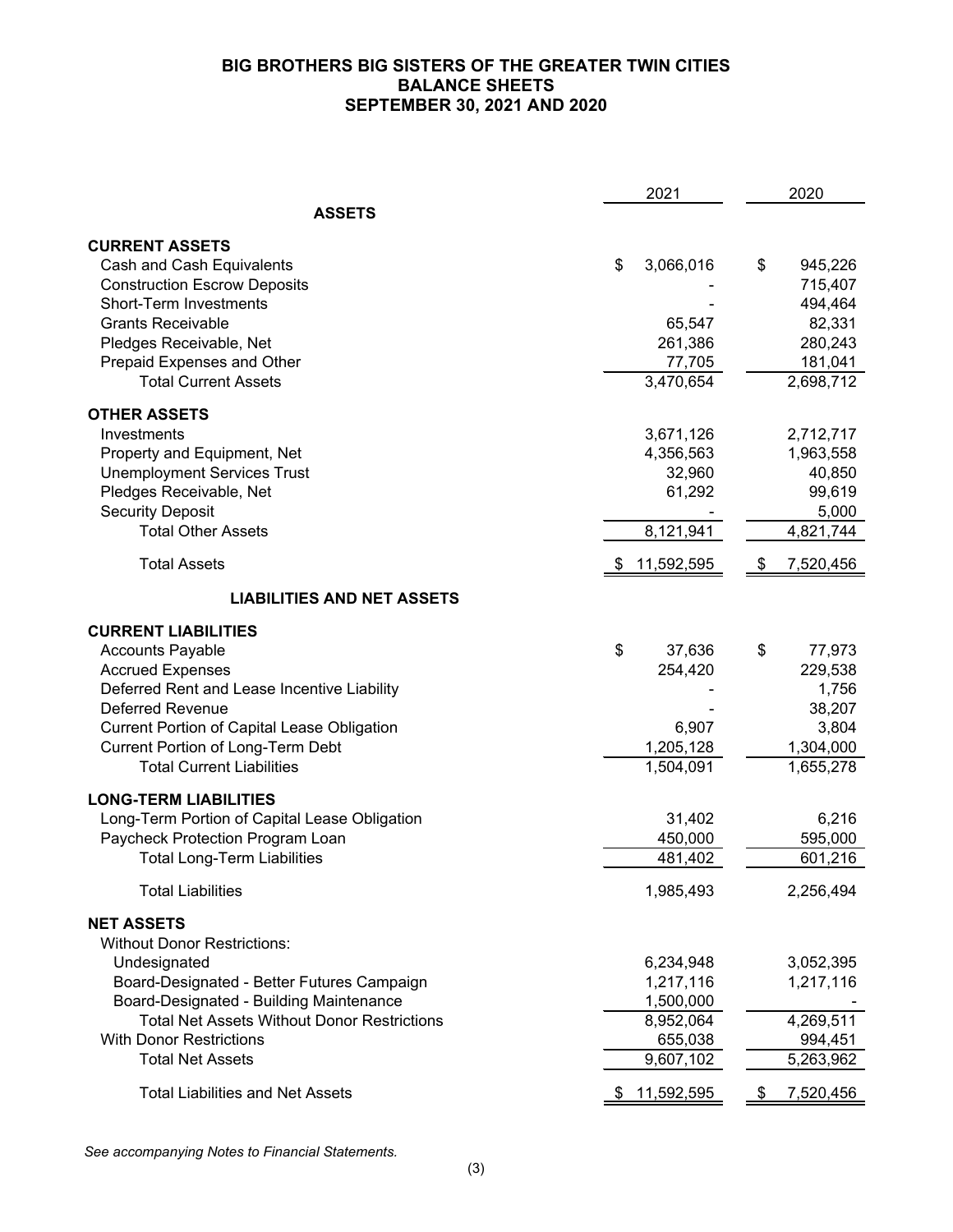# **BIG BROTHERS BIG SISTERS OF THE GREATER TWIN CITIES STATEMENT OF ACTIVITIES YEAR ENDED SEPTEMBER 30, 2021**

|                                                                                                                    | 2021 |                                      |    |                                   |    |                    |
|--------------------------------------------------------------------------------------------------------------------|------|--------------------------------------|----|-----------------------------------|----|--------------------|
|                                                                                                                    |      | <b>Without Donor</b><br>Restrictions |    | <b>With Donor</b><br>Restrictions |    | Total              |
| <b>SUPPORT AND REVENUE</b>                                                                                         |      |                                      |    |                                   |    |                    |
| Support:                                                                                                           |      |                                      |    |                                   |    |                    |
| Contributions<br>Contributions Capital Campaign                                                                    | \$   | 6,888,298                            | \$ | 202,082<br>9,000                  | \$ | 7,090,380<br>9,000 |
| <b>Contributions In-Kind</b>                                                                                       |      | 47,897                               |    |                                   |    | 47,897             |
| <b>Special Event Revenue</b>                                                                                       |      | 472,312                              |    |                                   |    | 472,312            |
| National Affiliation Pass-Through Contributions                                                                    |      | 86,866                               |    |                                   |    | 86,866             |
| United Way - Designated Gifts                                                                                      |      | 12,008                               |    |                                   |    | 12,008             |
| <b>Total Support</b>                                                                                               |      | 7,507,381                            |    | 211,082                           |    | 7,718,463          |
| <b>Used Goods Transactions:</b>                                                                                    |      |                                      |    |                                   |    |                    |
| <b>Third-Party Fundraising Revenue</b>                                                                             |      |                                      |    |                                   |    |                    |
| Clothing and Other Goods Sales<br>Less: Cost of Goods Sold                                                         |      |                                      |    |                                   |    |                    |
| <b>Total Used Goods Transactions</b>                                                                               |      |                                      |    |                                   |    |                    |
| Other Revenue:                                                                                                     |      |                                      |    |                                   |    |                    |
| Grants                                                                                                             |      | 319,471                              |    |                                   |    | 319,471            |
| Loan Forgiveness Income                                                                                            |      | 595,000                              |    |                                   |    | 595,000            |
| Interest and Dividend Income                                                                                       |      | 23,961                               |    |                                   |    | 23,961             |
| Miscellaneous                                                                                                      |      | (7, 232)                             |    |                                   |    | (7, 232)           |
| <b>Total Other Revenue</b>                                                                                         |      | 931,200                              |    |                                   |    | 931,200            |
| Total Support and Revenue before Releases                                                                          |      | 8,438,581                            |    | 211,082                           |    | 8,649,663          |
| Net Assets Released from Restrictions - Capital Campaign<br>Net Assets Released from Restrictions - Other Time and |      | 328,894                              |    | (328, 894)                        |    |                    |
| <b>Purpose Restricted</b>                                                                                          |      | 264,594                              |    | (264, 594)                        |    |                    |
| <b>Total Support and Revenue</b>                                                                                   |      | 9,032,069                            |    | (382, 406)                        |    | 8,649,663          |
| <b>EXPENSES</b>                                                                                                    |      |                                      |    |                                   |    |                    |
| <b>Program Services</b><br><b>Support Services:</b>                                                                |      | 3,011,358                            |    |                                   |    | 3,011,358          |
| Management and General                                                                                             |      | 679,859                              |    |                                   |    | 679,859            |
| Fundraising                                                                                                        |      | 972,325                              |    |                                   |    | 972,325            |
| <b>Volunteer Recruitment</b>                                                                                       |      | 84,152                               |    |                                   |    | 84,152             |
| <b>Total Expenses</b>                                                                                              |      | 4,747,694                            |    |                                   |    | 4,747,694          |
| <b>CHANGE IN NET ASSETS FROM OPERATIONS</b>                                                                        |      | 4,284,375                            |    | (382, 406)                        |    | 3,901,969          |
| <b>NONOPERATING CHANGE IN NET ASSETS</b>                                                                           |      |                                      |    |                                   |    |                    |
| <b>Endowment Contributions</b>                                                                                     |      |                                      |    | 5,138                             |    | 5,138              |
| <b>Unrealized Investment Gains</b>                                                                                 |      | 365,808                              |    | 36,729                            |    | 402,537            |
| <b>Realized Investment Gains</b><br>Total Nonoperating Change in Net Assets                                        |      | 32,370<br>398,178                    |    | 1,126<br>42,993                   |    | 33,496<br>441,171  |
| <b>CHANGE IN NET ASSETS</b>                                                                                        |      | 4,682,553                            |    | (339, 413)                        |    | 4,343,140          |
| Net Assets - Beginning of Year                                                                                     |      | 4,269,511                            |    | 994,451                           |    | 5,263,962          |
| <b>NET ASSETS - END OF YEAR</b>                                                                                    | -\$  | 8,952,064                            | \$ | 655,038                           | \$ | 9,607,102          |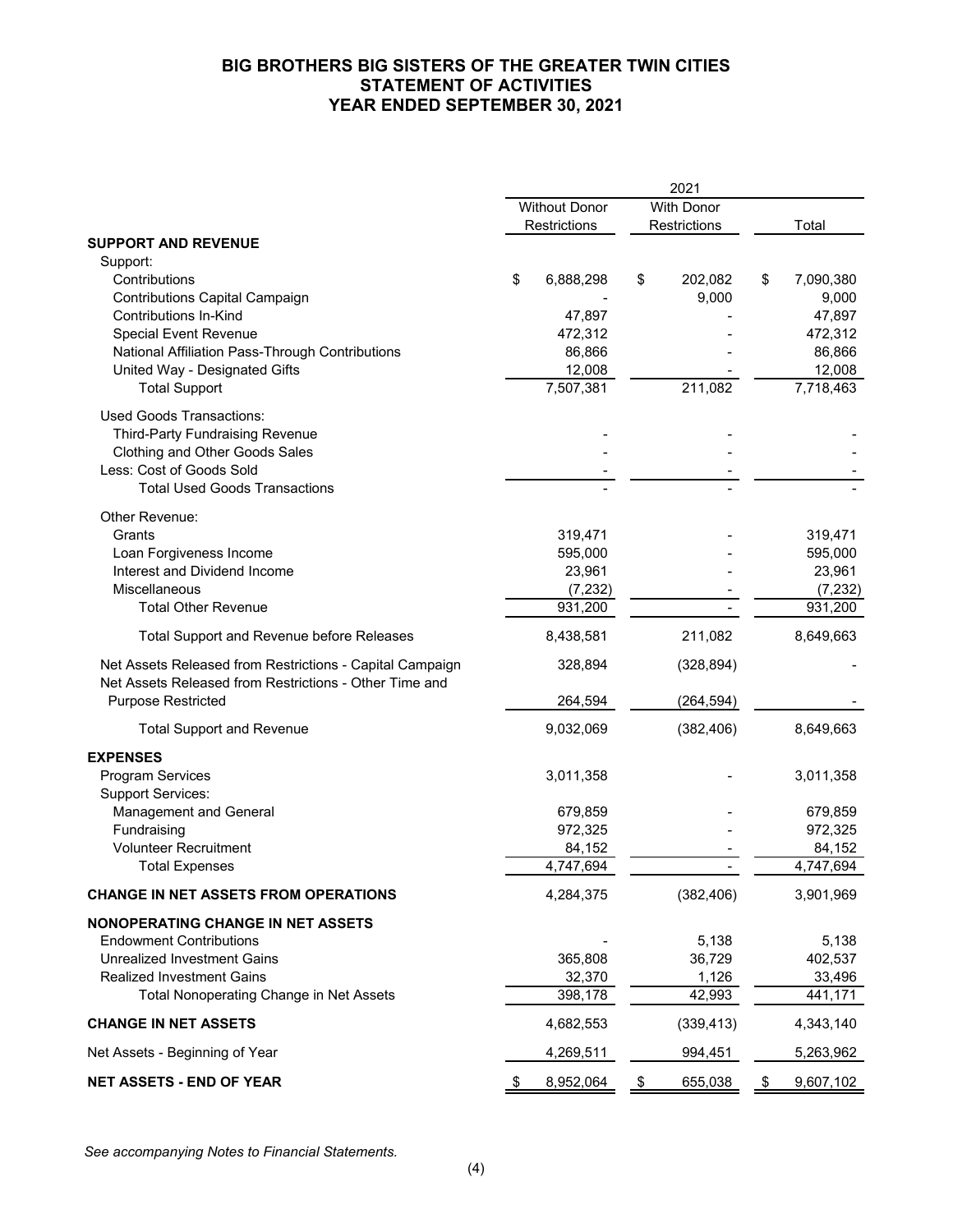# **BIG BROTHERS BIG SISTERS OF THE GREATER TWIN CITIES STATEMENT OF ACTIVITIES YEAR ENDED SEPTEMBER 30, 2020**

|                                                                                                                    | 2020                 |                  |                   |              |    |                     |
|--------------------------------------------------------------------------------------------------------------------|----------------------|------------------|-------------------|--------------|----|---------------------|
|                                                                                                                    | <b>Without Donor</b> |                  | <b>With Donor</b> |              |    |                     |
|                                                                                                                    |                      | Restrictions     |                   | Restrictions |    | Total               |
| <b>SUPPORT AND REVENUE</b>                                                                                         |                      |                  |                   |              |    |                     |
| Support:<br>Contributions                                                                                          | \$                   | 3,394,310        | \$                | 300,507      | \$ | 3,694,817           |
| <b>Contributions Capital Campaign</b>                                                                              |                      |                  |                   | 527,437      |    | 527,437             |
| <b>Contributions In-Kind</b>                                                                                       |                      | 65,272           |                   |              |    | 65,272              |
| Special Event Revenue                                                                                              |                      | 46,794           |                   |              |    | 46,794              |
| National Affiliation Pass-Through Contributions                                                                    |                      | 38,115<br>28,876 |                   |              |    | 38,115              |
| United Way - Designated Gifts<br><b>Total Support</b>                                                              |                      | 3,573,367        |                   | 827,944      |    | 28,876<br>4,401,311 |
|                                                                                                                    |                      |                  |                   |              |    |                     |
| <b>Used Goods Transactions:</b>                                                                                    |                      |                  |                   |              |    |                     |
| <b>Third-Party Fundraising Revenue</b>                                                                             |                      | 93,086           |                   |              |    | 93,086              |
| Clothing and Other Goods Sales                                                                                     |                      | 595,015          |                   |              |    | 595,015             |
| Less: Cost of Goods Sold                                                                                           |                      | (566,536)        |                   |              |    | (566, 536)          |
| <b>Total Used Goods Transactions</b>                                                                               |                      | 121,565          |                   |              |    | 121,565             |
| Other Revenue:                                                                                                     |                      |                  |                   |              |    |                     |
| Grants                                                                                                             |                      | 223,727          |                   |              |    | 223,727             |
| Interest and Dividend Income                                                                                       |                      | 34,471           |                   |              |    | 34,471              |
| Miscellaneous                                                                                                      |                      | 72,474           |                   |              |    | 72,474              |
| <b>Total Other Revenue</b>                                                                                         |                      | 330,672          |                   |              |    | 330,672             |
| Total Support and Revenue before Releases                                                                          |                      | 4,025,604        |                   | 827,944      |    | 4,853,548           |
| Net Assets Released from Restrictions - Capital Campaign<br>Net Assets Released from Restrictions - Other Time and |                      | 238,606          |                   | (238, 606)   |    |                     |
| <b>Purpose Restricted</b>                                                                                          |                      | 373,640          |                   | (373, 640)   |    |                     |
| <b>Total Support and Revenue</b>                                                                                   |                      | 4,637,850        |                   | 215,698      |    | 4,853,548           |
| <b>EXPENSES</b>                                                                                                    |                      |                  |                   |              |    |                     |
| <b>Program Services</b><br><b>Support Services:</b>                                                                |                      | 2,952,026        |                   |              |    | 2,952,026           |
| Management and General                                                                                             |                      | 1,071,049        |                   |              |    | 1,071,049           |
| Fundraising                                                                                                        |                      | 710,384          |                   |              |    | 710,384             |
| <b>Third-Party Fundraising Expense</b>                                                                             |                      | 93,086           |                   |              |    | 93,086              |
| <b>Volunteer Recruitment</b>                                                                                       |                      | 88,349           |                   |              |    | 88,349              |
| <b>Total Expenses</b>                                                                                              |                      | 4,914,894        |                   |              |    | 4,914,894           |
| <b>CHANGE IN NET ASSETS FROM OPERATIONS</b>                                                                        |                      | (277, 044)       |                   | 215,698      |    | (61, 346)           |
| <b>NONOPERATING CHANGE IN NET ASSETS</b>                                                                           |                      |                  |                   |              |    |                     |
| <b>Endowment Contributions</b>                                                                                     |                      |                  |                   | 3,502        |    | 3,502               |
| <b>Unrealized Investment Gains</b>                                                                                 |                      | 51,099           |                   |              |    | 51,099              |
| <b>Realized Investment Gains</b>                                                                                   |                      | 26,911           |                   |              |    | 26,911              |
| Total Nonoperating Change in Net Assets                                                                            |                      | 78,010           |                   | 3,502        |    | 81,512              |
| <b>CHANGE IN NET ASSETS</b>                                                                                        |                      | (199, 034)       |                   | 219,200      |    | 20,166              |
| Net Assets - Beginning of Year                                                                                     |                      | 4,468,545        |                   | 775,251      |    | 5,243,796           |
| <b>NET ASSETS - END OF YEAR</b>                                                                                    | \$                   | 4,269,511        | \$                | 994,451      | \$ | 5,263,962           |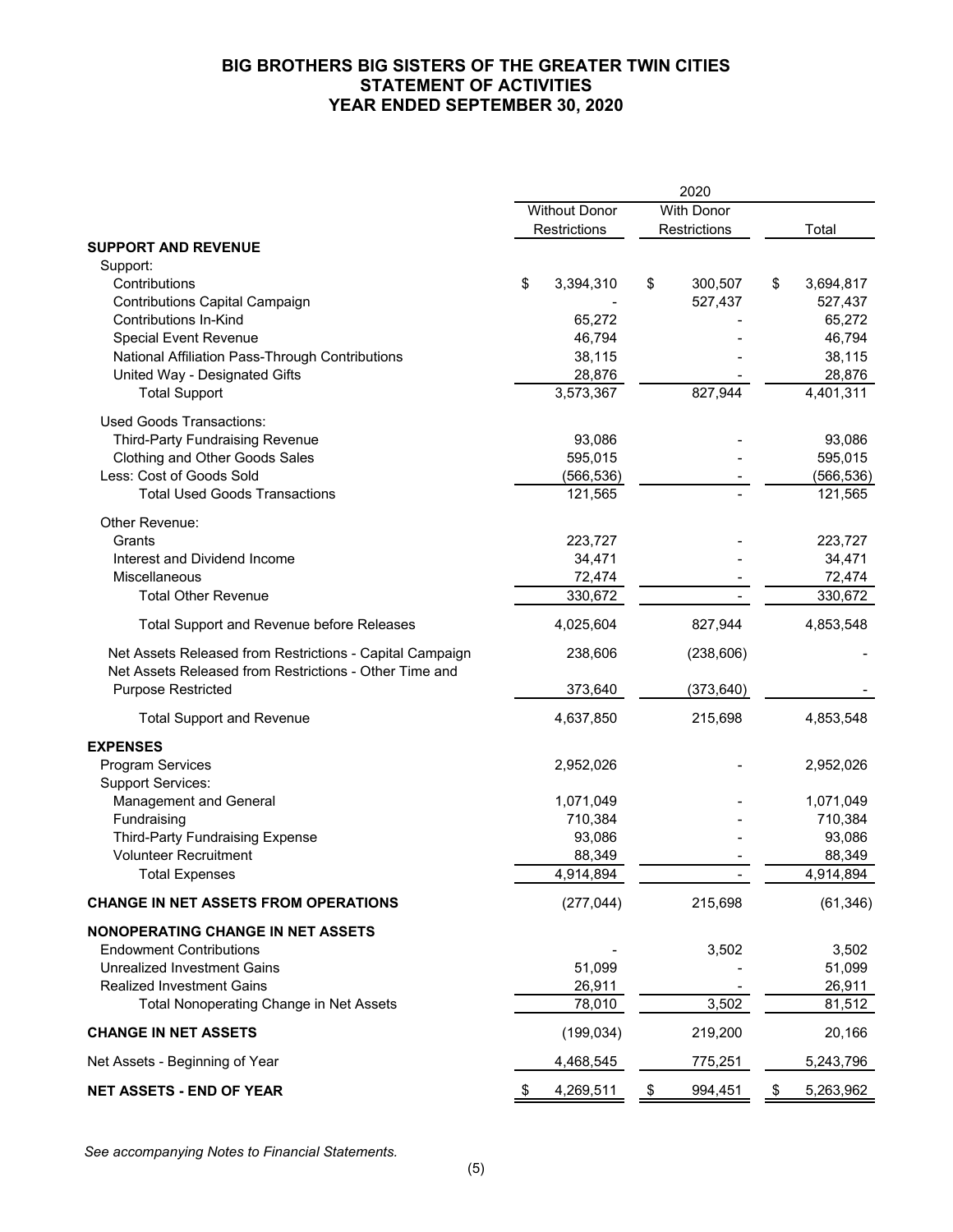#### **BIG BROTHERS BIG SISTERS OF THE GREATER TWIN CITIES STATEMENT OF FUNCTIONAL EXPENSES YEAR ENDED SEPTEMBER 30, 2021**

|                                          | <b>Support Services</b> |               |               |              |                      |           |
|------------------------------------------|-------------------------|---------------|---------------|--------------|----------------------|-----------|
|                                          | Program                 | Management    |               | Volunteer    | <b>Total Support</b> |           |
|                                          | <b>Services</b>         | and General   | Fundraising   | Recruitment  | Services             | Total     |
| Salaries                                 | 1,589,344               | \$<br>291,358 | 459,017<br>\$ | \$<br>49,420 | 799,795<br>\$        | 2,389,139 |
| <b>Employee Benefits</b>                 | 242,783                 | 32,762        | 37,438        | 7,384        | 77,584               | 320,367   |
| Payroll Taxes                            | 106,672                 | 18,562        | 31,786        | 3,551        | 53,899               | 160,571   |
| <b>Total Payroll Expense</b>             | 1,938,799               | 342,682       | 528,241       | 60,355       | 931,278              | 2,870,077 |
| <b>Professional Fees</b>                 | 122,846                 | 235,780       | 151,637       | 1,562        | 388,979              | 511,825   |
| <b>Background Investigations</b>         | 33,534                  | 3,749         |               |              | 3,749                | 37,283    |
| <b>Supplies</b>                          | 176,531                 | 3,525         | 71,755        | 133          | 75,413               | 251,944   |
| Postage and Delivery                     | 2,687                   | 135           | 12,699        |              | 12,834               | 15,521    |
| Communications                           | 28,511                  | 2,358         | 4,927         | 869          | 8,154                | 36,665    |
| <b>Equipment and Maintenance</b>         | 60,643                  | 6,571         | 10,679        | 1,537        | 18,787               | 79,430    |
| Occupancy                                | 136,889                 | 14,257        | 27,431        | 4,192        | 45,880               | 182,769   |
| <b>Advertising and Marketing</b>         | 187                     | 249           | 11,097        | 426          | 11,772               | 11,959    |
| <b>Printing and Publications</b>         | 962                     | 770           | 24,381        | 12           | 25,163               | 26,125    |
| <b>Local Travel and Meetings</b>         | 3,806                   | 1,768         | 2,280         | 25           | 4,073                | 7,879     |
| Training, Seminars, and Conventions      | 8,914                   | 1,960         | 840           | 1,500        | 4,300                | 13,214    |
| <b>Dues and Subscriptions</b>            | 40,909                  | 5,912         | 37,322        | 775          | 44,009               | 84,918    |
| Scholarships                             | 34,085                  |               |               |              |                      | 34,085    |
| Interest                                 | 74,143                  | 9,000         | 13,400        | 2,250        | 24,650               | 98,793    |
| Insurance                                | 92,746                  | 18,197        | 16,562        | 2,768        | 37,527               | 130,273   |
| Miscellaneous                            | 2,245                   | 4,650         | 13,817        |              | 18,467               | 20,712    |
| <b>National BBBS Dues</b>                | 32,193                  | 3,577         | 5,834         | 979          | 10,390               | 42,583    |
| <b>Total Expense Before Depreciation</b> | 2,790,630               | 655,140       | 932,902       | 77,383       | 1,665,425            | 4,456,055 |
| <b>Depreciation Expense</b>              | 220,728                 | 24,719        | 39,423        | 6,769        | 70,911               | 291,639   |
| <b>Total Expenses</b>                    | 3,011,358               | 679,859<br>\$ | 972,325<br>S  | 84,152       | 1,736,336<br>\$      | 4,747,694 |
| Percent of Total Expenses                | 63.4%                   | 14.3%         | 20.5%         | 1.8%         | 36.6%                | 100.0%    |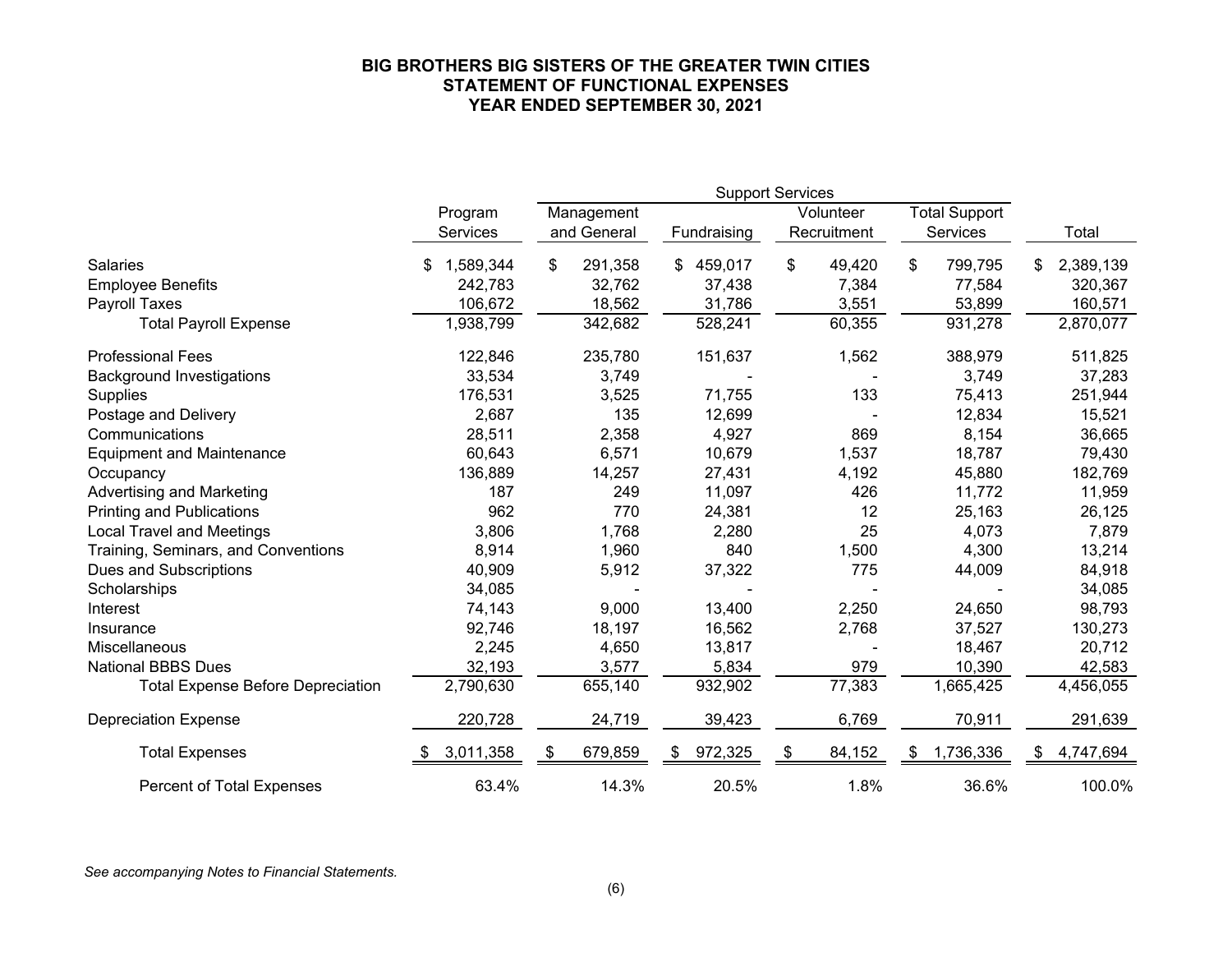#### **BIG BROTHERS BIG SISTERS OF THE GREATER TWIN CITIES STATEMENT OF FUNCTIONAL EXPENSES YEAR ENDED SEPTEMBER 30, 2020**

|                                          | <b>Support Services</b> |                 |               |              |                      |                 |
|------------------------------------------|-------------------------|-----------------|---------------|--------------|----------------------|-----------------|
|                                          | Program                 | Management      |               | Volunteer    | <b>Total Support</b> |                 |
|                                          | Services                | and General     | Fundraising   | Recruitment  | Services             | Total           |
| Salaries                                 | 1,664,491               | \$<br>601,169   | \$<br>374,636 | \$<br>58,593 | 1,034,398<br>\$      | 2,698,889<br>\$ |
| <b>Employee Benefits</b>                 | 260,323                 | 65,913          | 21,234        | 7,432        | 94,579               | 354,902         |
| <b>Payroll Taxes</b>                     | 116,060                 | 41,376          | 27,152        | 4,229        | 72,757               | 188,817         |
| <b>Total Payroll Expense</b>             | 2,040,874               | 708,458         | 423,022       | 70,254       | 1,201,734            | 3,242,608       |
| <b>Professional Fees</b>                 | 114,852                 | 140,960         | 192,469       | 5            | 333,434              | 448,286         |
| <b>Background Investigations</b>         | 47,604                  | 4,045           |               |              | 4,045                | 51,649          |
| <b>Supplies</b>                          | 112,886                 | 3,267           | 31,619        | 851          | 35,737               | 148,623         |
| Postage and Delivery                     | 495                     | 607             | 4,577         |              | 5,184                | 5,679           |
| Communications                           | 19,278                  | 17,857          | 1,465         | 917          | 20,239               | 39,517          |
| <b>Equipment and Maintenance</b>         | 39,215                  | 13,286          | 8,724         | 194          | 22,204               | 61,419          |
| Occupancy                                | 279,459                 | 58,200          | 44,039        | 8,795        | 111,034              | 390,493         |
| <b>Advertising and Marketing</b>         | 2,023                   | 3,369           | 2,578         | 1,312        | 7,259                | 9,282           |
| <b>Printing and Publications</b>         | 384                     | 2,652           | 15,145        | 75           | 17,872               | 18,256          |
| <b>Local Travel and Meetings</b>         | 17,142                  | 6,208           | 1,783         | 383          | 8,374                | 25,516          |
| Training, Seminars, and Conventions      | 7,556                   | 3,212           | 1,171         | 14           | 4,397                | 11,953          |
| <b>Dues and Subscriptions</b>            | 35,391                  | 24,223          | 20,426        | 99           | 44,748               | 80,139          |
| Scholarships                             | 11,250                  |                 |               |              |                      | 11,250          |
| Interest                                 | 43,226                  | 17,775          | 11,755        |              | 29,530               | 72,756          |
| Insurance                                | 73,287                  | 30,647          | 10,572        | 2,609        | 43,828               | 117,115         |
| Miscellaneous                            | 4,486                   | 12,581          | 15,107        | 25           | 27,713               | 32,199          |
| <b>National BBBS Dues</b>                | 32,189                  | 5,019           | 5,600         | 1,198        | 11,817               | 44,006          |
| <b>Total Expense Before Depreciation</b> | 2,881,597               | 1,052,366       | 790,052       | 86,731       | 1,929,149            | 4,810,746       |
| <b>Depreciation Expense</b>              | 70,429                  | 18,683          | 13,418        | 1,618        | 33,719               | 104,148         |
| <b>Total Expenses</b>                    | 2,952,026               | 1,071,049<br>S. | 803,470<br>S  | 88,349<br>S  | 1,962,868<br>- \$    | 4,914,894<br>S. |
| <b>Percent of Total Expenses</b>         | 60.1%                   | 21.8%           | 16.3%         | 1.8%         | 39.9%                | 100.0%          |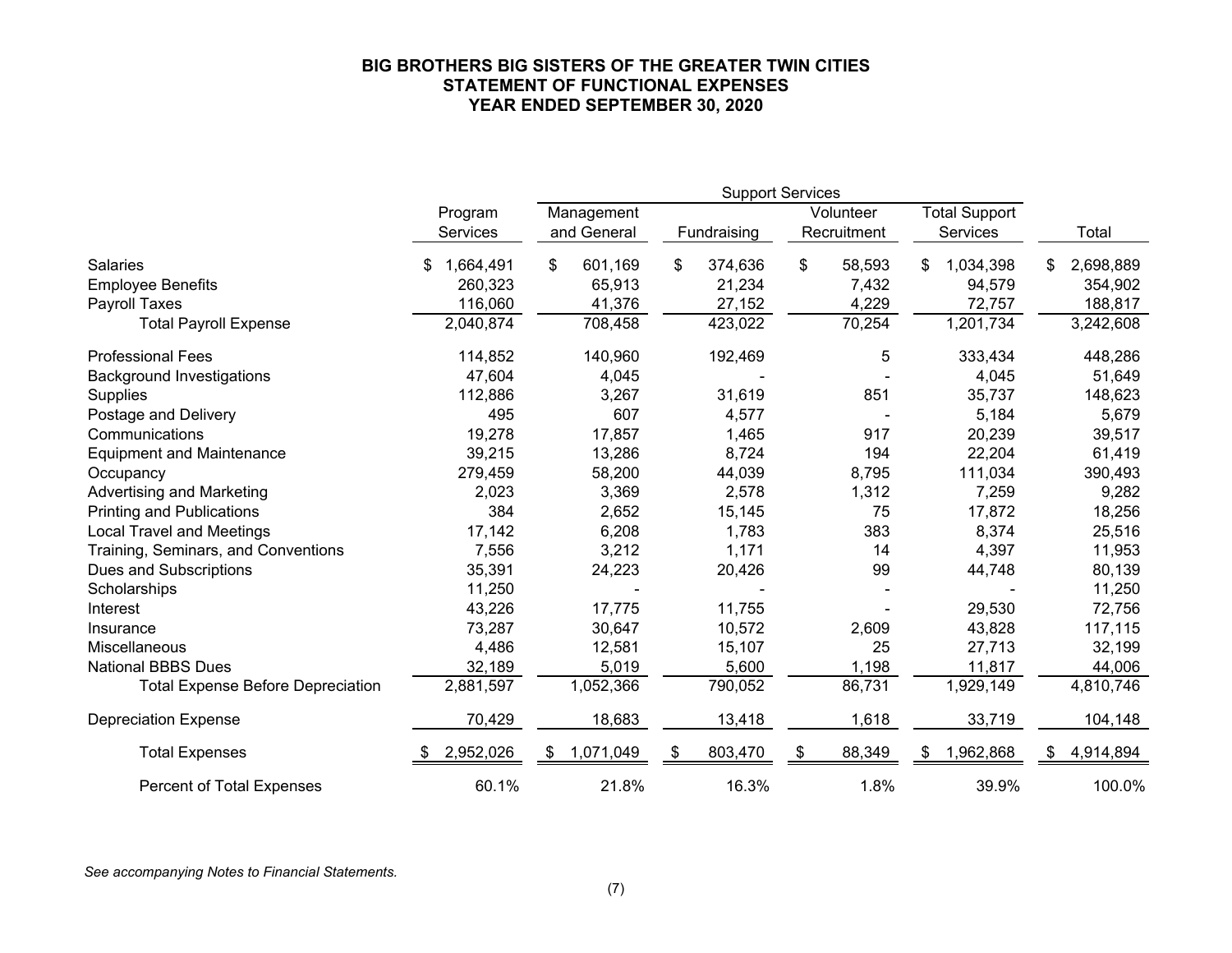## **BIG BROTHERS BIG SISTERS OF THE GREATER TWIN CITIES STATEMENTS OF CASH FLOWS YEARS ENDED SEPTEMBER 30, 2021 AND 2020**

|                                                            |    | 2021        | 2020          |             |
|------------------------------------------------------------|----|-------------|---------------|-------------|
| <b>CASH FLOWS FROM OPERATING ACTIVITIES</b>                |    |             |               |             |
| Change in Net Assets                                       | \$ | 4,343,140   | \$            | 20,166      |
| Adjustments to Reconcile Change in Net Assets              |    |             |               |             |
| to Net Cash Provided (Used) by Operating Activities:       |    |             |               |             |
| Depreciation                                               |    | 291,639     |               | 104,148     |
| Loan Forgiveness Income                                    |    | (595,000)   |               |             |
| Realized and Unrealized Gain on Investments                |    | (436, 033)  |               | (78,010)    |
| Loss on Disposal of Assets                                 |    | 11,842      |               |             |
| <b>Perpetual Endowment Contributions</b>                   |    | (5, 138)    |               | (3,502)     |
| (Increase) Decrease in Allowance for Uncollectible Pledges |    | 193         |               | 4,591       |
| (Increase) Decrease in Current Assets:                     |    |             |               |             |
| <b>Escrow Deposits</b>                                     |    | 715,407     |               | (715, 407)  |
| <b>Grants Receivable</b>                                   |    | 16,784      |               | (36, 456)   |
| Pledges Receivable                                         |    | 56,991      |               | 449,762     |
| Prepaid Expenses and Accrued Interest                      |    | 103,336     |               | (42,087)    |
| Increase (Decrease) in Current Liabilities:                |    |             |               |             |
| <b>Accounts Payable</b>                                    |    | (40, 337)   |               | (6, 539)    |
| <b>Accrued Expenses</b>                                    |    | 24,882      |               | (61, 588)   |
| Deferred Revenue                                           |    | (38, 207)   |               | 27,358      |
| <b>Deferred Rent</b>                                       |    | (1,756)     |               | (10,091)    |
| Net Cash Provided (Used) by Operating Activities           |    | 4,452,743   |               | (347, 655)  |
| <b>CASH FLOWS FROM INVESTING ACTIVITIES</b>                |    |             |               |             |
| Purchase of Property and Equipment                         |    | (2,696,486) |               | (200, 341)  |
| Proceeds Received from Sale of Investments                 |    | 33,096      |               | 7,502,928   |
| Purchase of Investments                                    |    | (53, 118)   |               | (7,543,789) |
| Net Cash Used by Investing Activities                      |    | (2,716,508) |               | (241, 202)  |
| <b>CASH FLOWS FROM FINANCING ACTIVITIES</b>                |    |             |               |             |
| Principal Payments on Capital Lease Obligations            |    | 28,289      |               | (4, 486)    |
| Principal Payments on Long-Term Debt                       |    | (98, 872)   |               |             |
| Proceeds from Paycheck Protection Program Loan             |    | 450,000     |               | 595,000     |
| <b>Perpetual Endowment Contributions</b>                   |    | 5,138       |               | 3,502       |
| Net Cash Provided by Financing Activities                  |    | 384,555     |               | 594,016     |
| NET INCREASE IN CASH AND CASH EQUIVALENTS                  |    | 2,120,790   |               | 5,159       |
| Cash and Cash Equivalents - Beginning of Year              |    | 945,226     |               | 940,067     |
| <b>CASH AND CASH EQUIVALENTS - END OF YEAR</b>             | \$ | 3,066,016   | $\frac{1}{2}$ | 945,226     |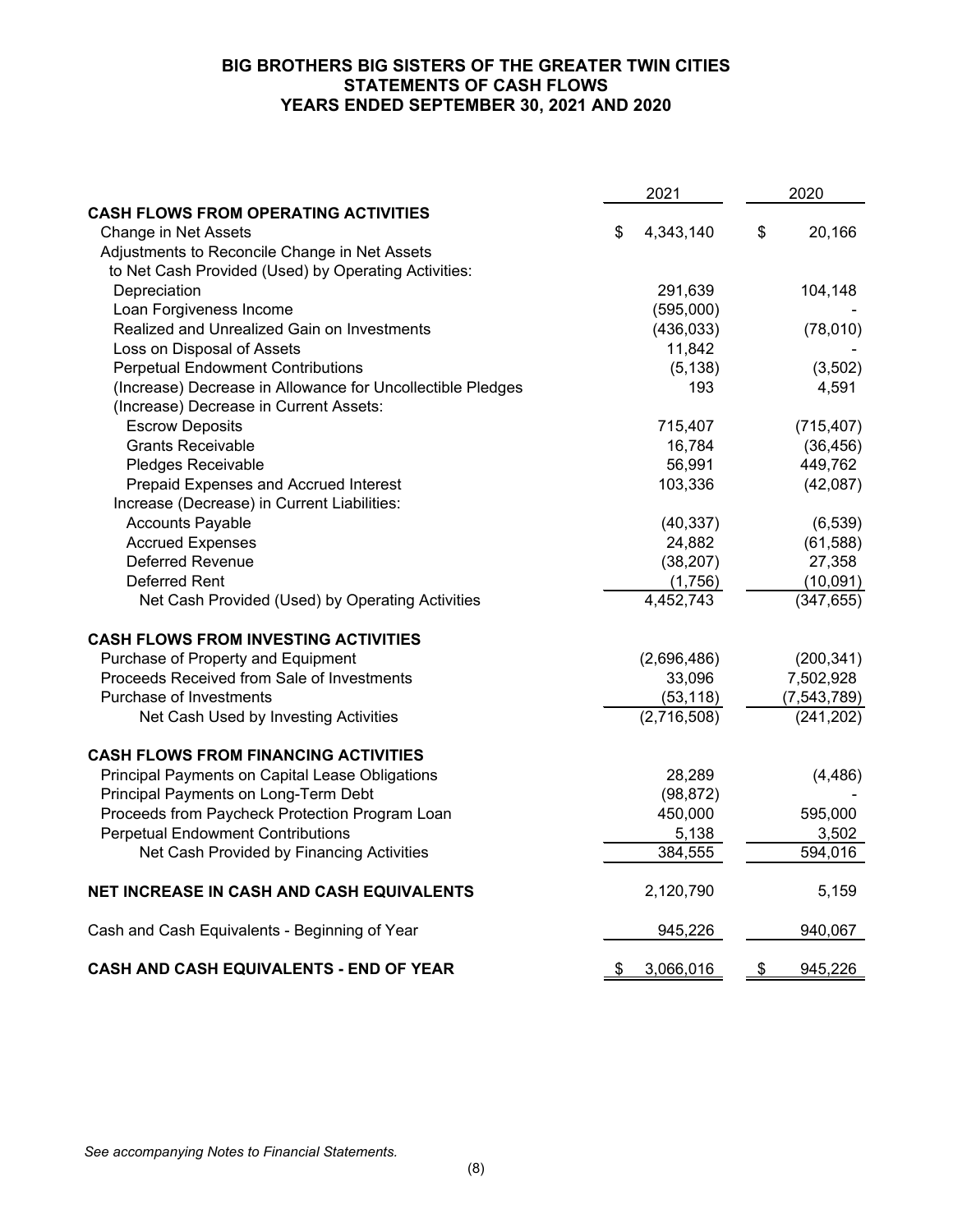# **NOTE 1 SUMMARY OF SIGNIFICANT ACCOUNTING POLICIES**

## **Nature of Activities**

The mission of Big Brothers Big Sisters of the Greater Twin Cities (BBBS) is to create and support mentoring relationships that ignite the power and promise of youth. BBBS is a youth development organization founded in 1920 that creates and supports high quality, evidencebased youth mentoring programs in Minneapolis-St. Paul and surrounding communities. One of the 10 largest U.S. affiliates of Big Brothers Big Sisters agencies in the nation, and the largest mentoring organization in Minnesota, BBBS Twin Cities is a separate 501(c)(3) that raises its revenue locally and creates and implements Twin Cities-specific programming as well as the BBBS mentoring model.

The primary activity of the agency is to create and support mentoring relationships between young people and volunteer mentors that will support them in setting and pursuing their own goals, including social and emotional growth and healthy youth development. In pursuing the vision that all youth achieve their full potential, BBBS partners with young people, their families and volunteer mentors, as well as communities, businesses, civic groups, and community-based organizations to implement youth-centric programs and initiatives. Key programs include 1:1 mentoring programming, operated in both community, school and workplace settings; Free Arts programming that offers mentoring and arts-based expression and creative learning in partnership with community-based organizations and schools; and innovative programs offering career and post-secondary readiness skills development and access for teens and young adults.

Justice, equity, diversity, and inclusion (JEDI) are central to the mission and values of the organization, and BBBS strives to implement these ideals across all programming. BBBS is committed to learning and taking a nondiscriminatory, anti-racist, and anti-bias approach, and to cultivating a safe environment where all individuals feel equally respected and valued.

The following values are integrated into everything BBBS does:

- Safety of youth, volunteers, and staff
- Ongoing commitment to diversity, equity, and inclusion
- Support for life-changing mentor relationships
- Continuous learning and improvement
- Efficient and effective stewardship of resources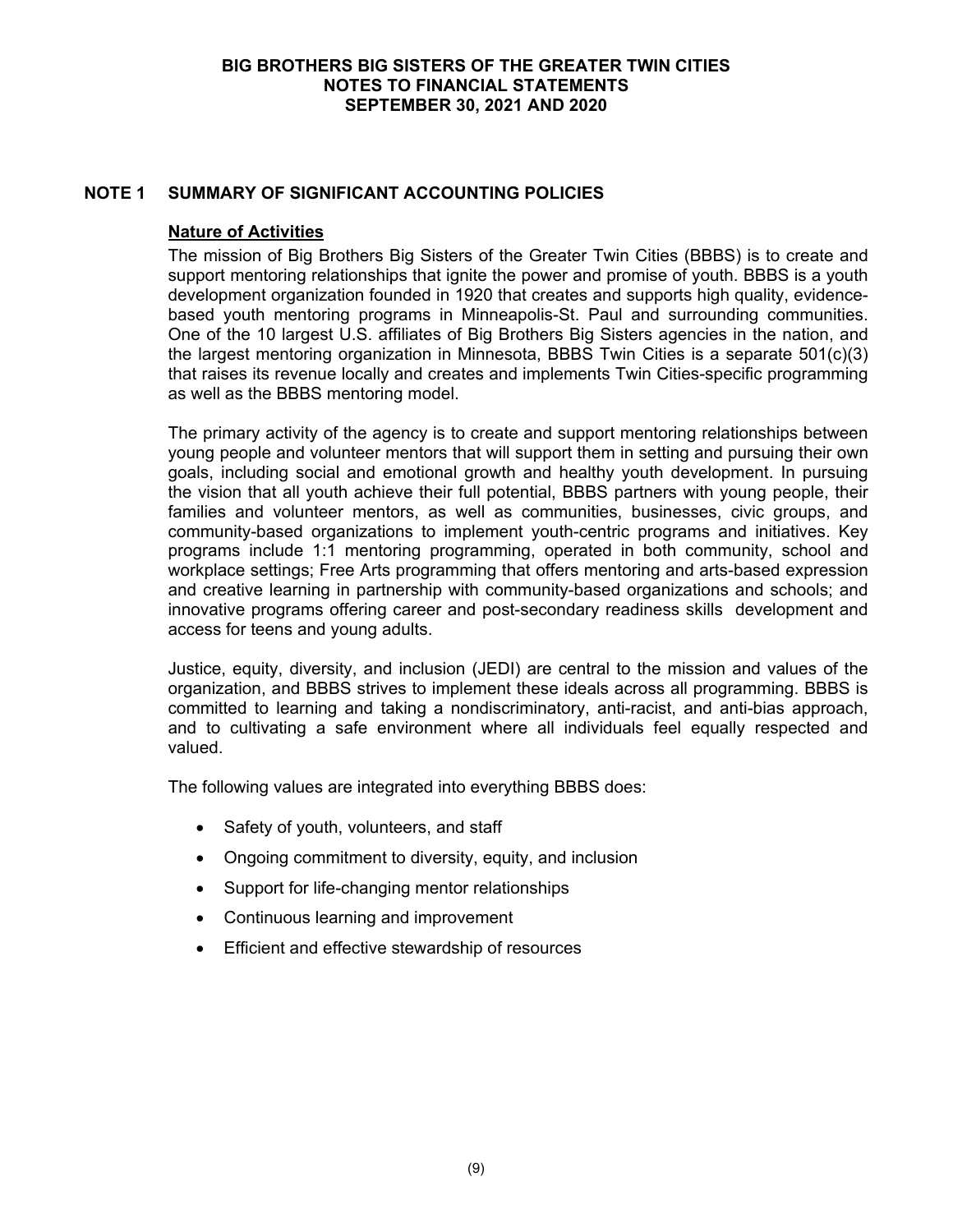# **NOTE 1 SUMMARY OF SIGNIFICANT ACCOUNTING POLICIES (CONTINUED)**

### **Financial Statement Presentation**

Net assets, revenues, gains, and losses are classified based on the existence or absence of donor-imposed restrictions. Accordingly, net assets of BBBS and changes therein are classified and reported as follows:

*Net Assets Without Donor Restriction*s – Net assets over which the board of directors has discretionary control. The board each year determines an appropriate balance given market conditions, operating requirements and Agency initiatives, and is held as reserve for future use. The Board-Designated Better Futures Campaign net assets are related to funds raised through the Better Futures Campaign that were gifts without donor restrictions, a drive to raise funds to enrich services to children, mentor more children, and build the infrastructure to sustain BBBS's ability to further its mission in serving children. The Board-Designated Building Maintenance are related to funds set aside for maintenance of the building as items arise. Funds in both categories may be used upon approval of the board.

*Net Assets With Donor Restrictions* – Net assets subject to donor-imposed restrictions. Some donor-imposed restrictions are temporary in nature, such as those that will be met by the passage of time or other events specified by the donor. Other donor-imposed restrictions are perpetual in nature, where the donor stipulates that resources be maintained in perpetuity. Gifts of long-lived assets and gifts of cash restricted for the acquisition of long-lived assets are recognized as revenue when the assets are placed in service. Donor-imposed restrictions are released when a restriction expires. that is. when the stipulated time has elapsed, when the stipulated purpose for which the resource was restricted has been fulfilled, or both. BBBS has elected to present contributions with donor restrictions that are fulfilled in the same period within the net assets without donor restrictions class.

Nonoperating activities represent contributions that are perpetual in nature, realized and unrealized investment gains or losses, gains or losses on the disposal of fixed assets and the change in Community Foundation Holdings.

## **Use of Estimates**

In preparing financial statements in conformity with accounting principles generally accepted in the United States of America, management is required to make estimates and assumptions that affect the reported amounts of assets and liabilities and the disclosure of contingent assets and liabilities at the date of the financial statements and revenues and expenses during the reporting period. Actual results could differ from those estimates.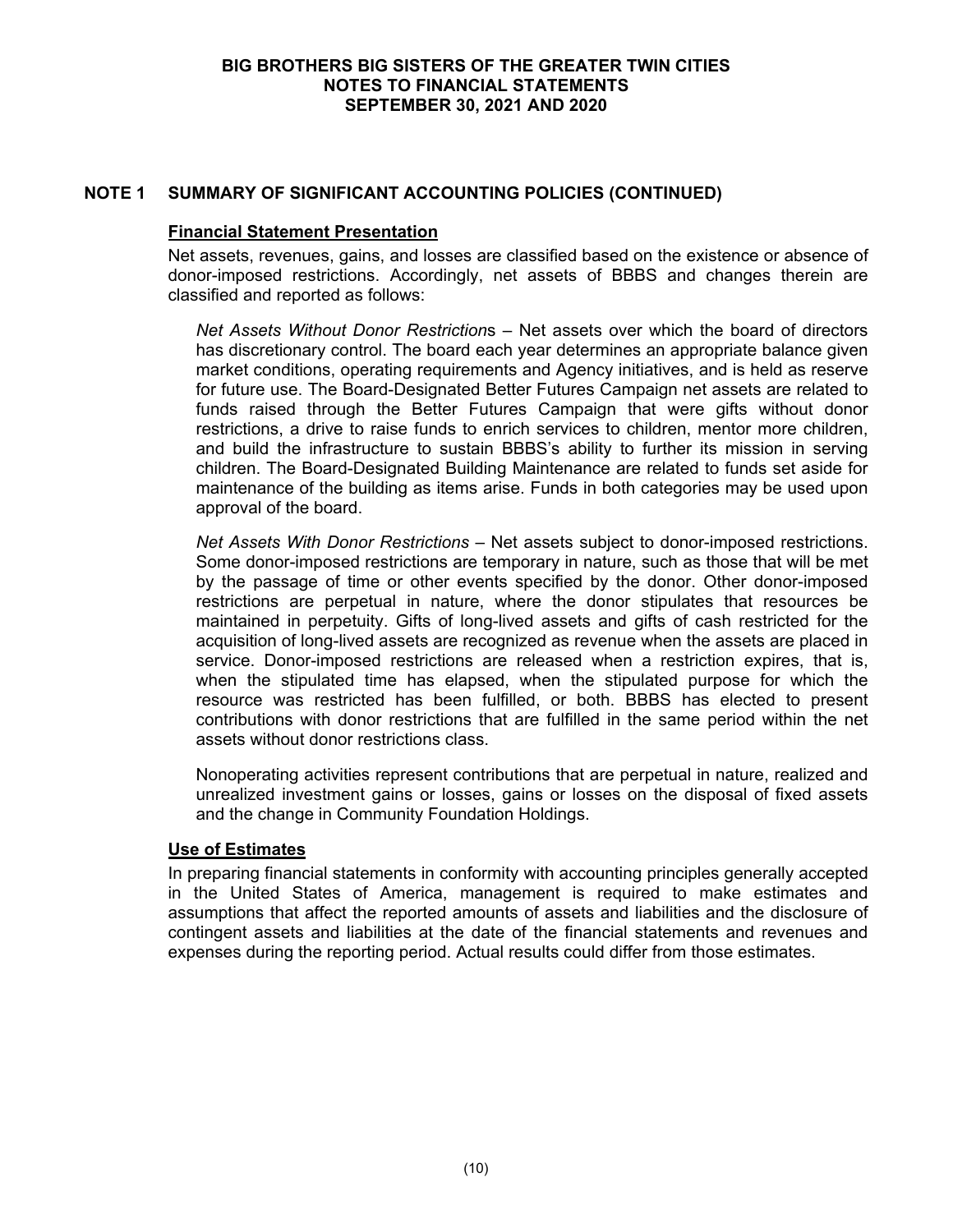# **NOTE 1 SUMMARY OF SIGNIFICANT ACCOUNTING POLICIES (CONTINUED)**

## **Contributions**

BBBS reports gifts of cash and other assets as restricted support if they are received with donor stipulations that limit their use. When a donor restriction expires, that is, when a stipulated time restriction ends or purpose restriction is accomplished, net assets with donor restrictions are reclassified to net assets without donor restrictions and reported in the statements of activities as Net Assets Released from Restrictions. Contributions of longlived assets are reported as restricted support only if restricted by the donor. Conditional pledges and contributions are not included as support until such time as the conditions are substantially met. As of September 30, 2021, BBBS had conditional gifts of approximately \$1,600,000 where conditions had not yet been met due to spending of allowable costs.

# **Cash and Cash Equivalents**

Cash and cash equivalents of BBBS are maintained at a financial institution located in Minnesota. At times the account exceeds the federal deposit insurance limit of \$250,000.

# **Grants and Pledges Receivable**

Unconditional promises to give cash and other assets are reported at fair value at the date the promise is received. Conditional pledges and grants are not included as support until such time as the conditions are substantially met. Pledges and grants that are expected to be collected within one year are recorded at their net realizable value. Pledges and grants that are expected to be collected in future years are recorded at the present value of the amount expected to be collected. The discounts on those amounts are computed using an imputed interest rate applicable to the year in which the pledge is received. BBBS reserves for bad debts using the allowance method which is based on management judgment considering significant patterns of uncollectibility and historical information.

## **Investments and Fair Value Measurements**

Investments in mutual funds are considered held for long term and recorded at fair value on a recurring basis. Fair value measurement is based upon quoted prices, if available. If quoted prices are not available, fair values are measured using independent pricing models or other model-based valuation techniques such as the present value of future cash flows, adjusted for the security's credit rating, prepayment assumptions, and other factors such as credit loss assumptions. Donated assets are recorded at fair value at the date of donation. BBBS records the change of ownership of securities on the day a trade is made. Investment income or loss and unrealized gains or losses are included in the statement of activities as increases or decreases in net assets without donor restrictions unless the income or loss is restricted by donor or by law.

Investment securities, in general, are exposed to various risks, such as interest rate, credit, and overall market volatility. Due to the level of risk associated with certain investments, it is reasonably possible that changes in the values of investments will occur in the near term and that such changes could materially affect the amounts reported in the statements.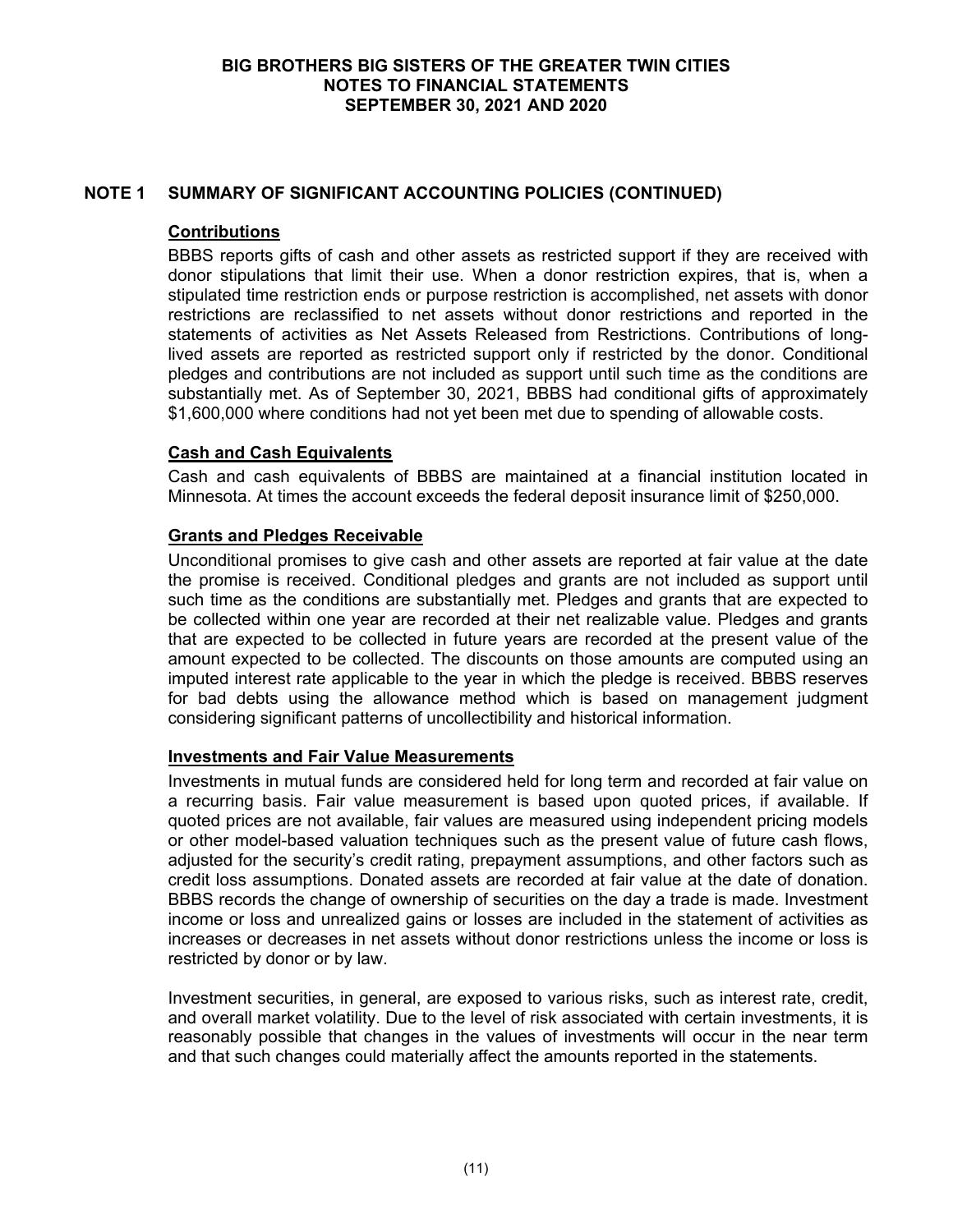# **NOTE 1 SUMMARY OF SIGNIFICANT ACCOUNTING POLICIES (CONTINUED)**

#### **Investments and Fair Value Measurements (Continued)**

BBBS categorizes its assets and liabilities measured at fair value into a three-level hierarchy based on the priority of the inputs to the valuation technique used to determine fair value. The fair value hierarchy gives the highest priority to quoted prices in active markets for identical assets or liabilities (Level 1) and the lowest priority to unobservable inputs (Level 3). If the inputs used in the determination of the fair value measurement fall within different levels of the hierarchy, the categorization is based on the lowest level input that is significant to the fair value measurement.

Assets and liabilities valued at fair value are categorized based on the inputs to the valuation techniques as follows:

*Level 1* – Financial assets and liabilities whose values are based on unadjusted quoted prices for identical assets or liabilities in an active market that BBBS has the ability to access. Level 1 assets of BBBS include certificates of deposit and mutual funds.

*Level 2* – Financial assets and liabilities whose values are based on quoted prices in markets that are not active or model inputs that are observable either directly or indirectly for substantially the full term of the asset or liability.

*Level 3* – Financial assets and liabilities whose values are based on prices or valuation techniques that require inputs that are both unobservable and significant to the overall fair value measurement. These inputs reflect management's own assumptions about the assumptions a market participant would use in pricing the asset or liability. Securities valued using Level 3 inputs include funds held on behalf of BBBS at a community foundation.

## **Property and Equipment**

Leasehold improvements, equipment, and furniture and fixtures are stated at cost (capitalization threshold of \$2,000) at the date of acquisition or fair market value at date of donation in the case of donated property. If donors stipulate how long the assets must be used, the contributions are recorded as restricted support. In the absence of such stipulations, contributions of property and equipment are recorded as net assets without donor restrictions. Property and equipment are depreciated over the lives of the assets using the straight-line method. Furniture and equipment are depreciated over an estimated life of five years and computers and peripherals over an estimated life of three years. Leasehold improvements are amortized over the shorter of the life of the lease or the life of the asset. Building is depreciated over an estimated useful life of 39 years.

## **Advertising and Marketing**

Advertising and marketing costs are expensed when incurred.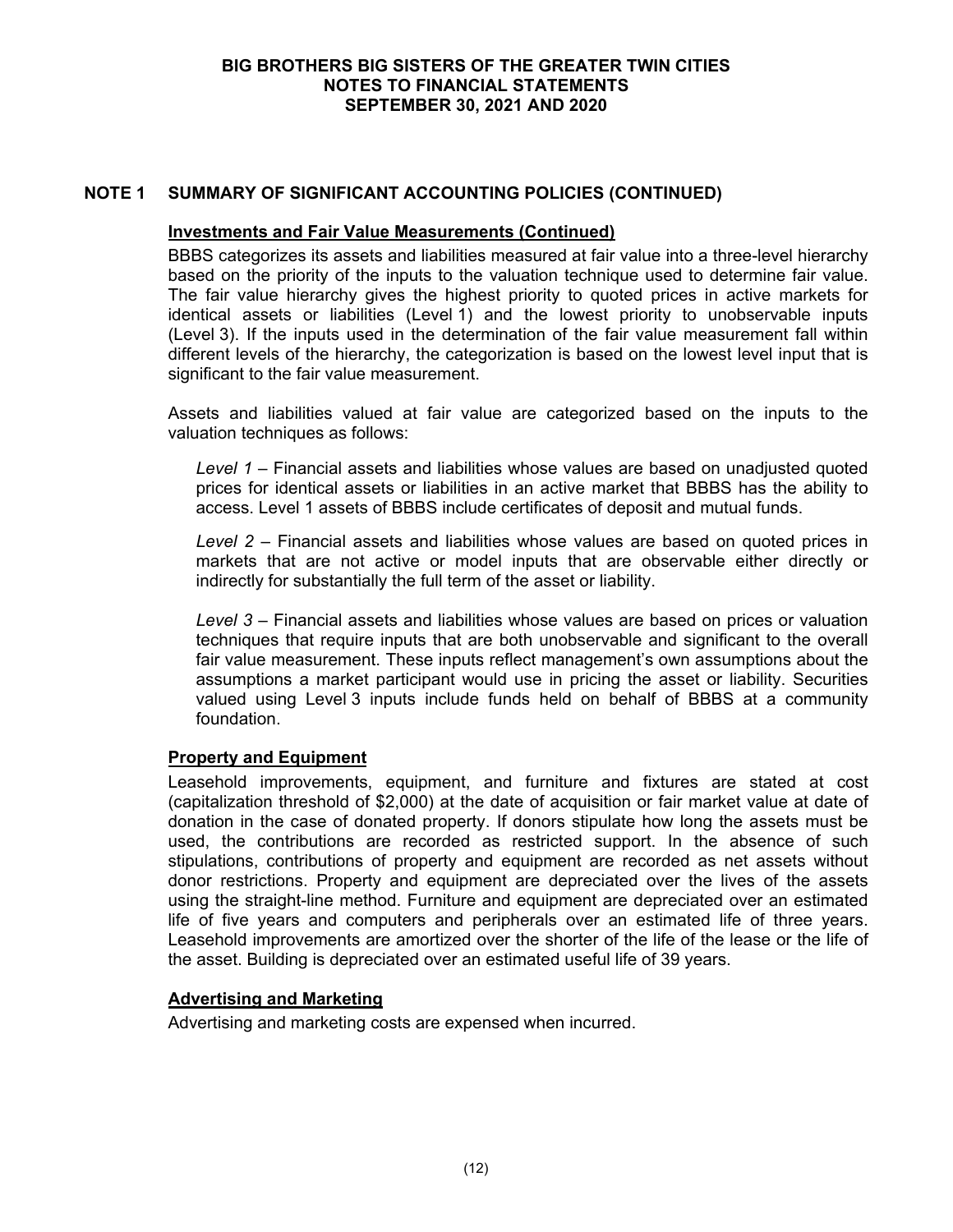# **NOTE 1 SUMMARY OF SIGNIFICANT ACCOUNTING POLICIES (CONTINUED)**

# **Functional Expenses**

Salaries and related expenses are allocated based on job descriptions, time and effort, and the best estimates of management. Expenses, other than salaries and related expenses, which are not directly identifiable by program or supporting service, are allocated on the best estimates of management including allocations based on salaries, FTE, or other direct costs. Fundraising expense on the statements of functional expenses includes \$-0- and \$93,086 of third-party fundraising expense for the years ended September 30, 2021 and 2020, respectively. The table below details the impact of the third-party fundraising expenses on the 2021 and 2020 functional allocation of expenses including and excluding this amount.

|                              | 2021            |                    | 2020            |             |  |
|------------------------------|-----------------|--------------------|-----------------|-------------|--|
|                              |                 | Expenses           |                 | Expenses    |  |
|                              |                 | Excluding          |                 | Excluding   |  |
|                              | Total           | <b>Third-Party</b> | Total           | Third-Party |  |
|                              | <b>Expenses</b> | Fundraising        | <b>Expenses</b> | Fundraising |  |
| Program                      | 63 %            | 63 %               | 60 %            | 61 %        |  |
| Management and General       | 14              | 14                 | 22              | 22          |  |
| Fundraising                  | 20              | 20                 | 16              | 15          |  |
| <b>Volunteer Recruitment</b> |                 | າ                  | 2               |             |  |

# **Tax Status**

BBBS is a tax-exempt organization under Section 501(c)(3) of the Internal Revenue Code and similar Minnesota Statutes. BBBS is not considered a private foundation and contributions to BBBS are considered tax deductible.

BBBS follows the standard for accounting for uncertainty in income taxes recognized in an organization's financial statements. The policy prescribes a recognition threshold and measurement principles for the financial statement recognition and measurement of tax positions taken or expected to be taken on a tax return that are not certain to be realized. BBBS files as a tax-exempt organization.

# **Revenue Recognition**

Contributions, including unconditional promises to give, are recognized in the period received. Conditional promises are not recognized until they become unconditional, that is when the conditions on which they depend are substantially met.

# **Donated Services and Assets**

Contributions of services are recognized if the services received (a) create or enhance nonfinancial assets or (b) require specialized skills, are provided by individuals possessing those skills, and would typically need to be purchased if not provided by donation. Contributions of tangible assets are recognized at fair market value when received.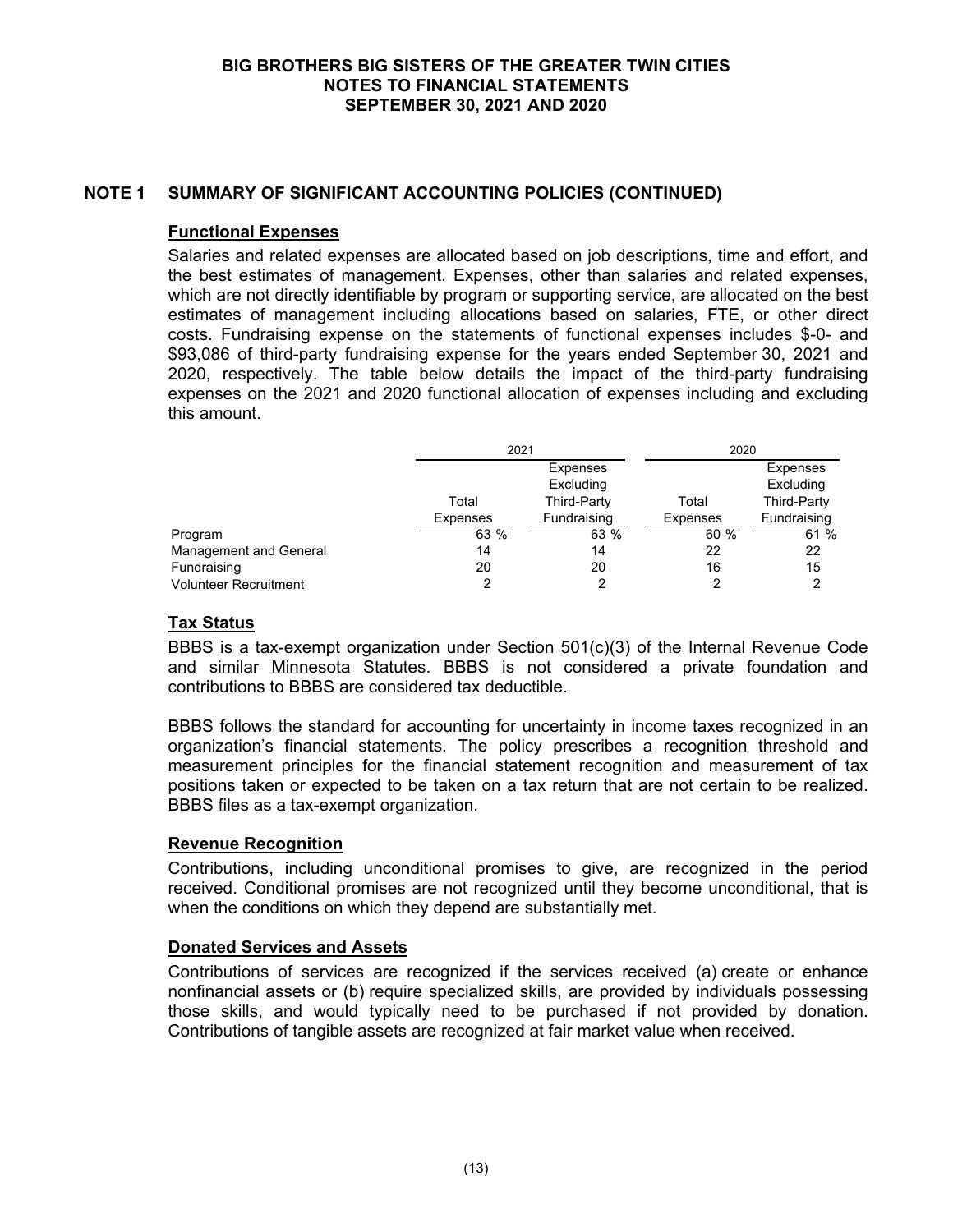## **NOTE 1 SUMMARY OF SIGNIFICANT ACCOUNTING POLICIES (CONTINUED)**

#### **Subsequent Events**

In preparing these financial statements, BBBS has evaluated events and transactions for potential recognition or disclosure through February 24, 2022, the date the financial statements were available to be issued.

# **NOTE 2 PLEDGES RECEIVABLE**

Unconditional promises to give are included in the financial statements as pledges receivable and revenue in the appropriate net asset category.

Unconditional promises to give at September 30 are expected to be realized in the following periods:

|                                     | 2021 |          |    | 2020     |  |  |
|-------------------------------------|------|----------|----|----------|--|--|
| Pledges Receivable                  | \$   | 325,961  | \$ | 388,419  |  |  |
| Allowance for Uncollectible Pledges |      | (2,041)  |    | (2, 234) |  |  |
| Net Present Value Discount at 5%    |      | (1, 242) |    | (6, 323) |  |  |
| Total                               |      | 322,678  |    | 379,862  |  |  |
| Amounts Due In:                     |      |          |    |          |  |  |
| Less Than One Year                  | \$   | 261,386  | S  | 280,243  |  |  |
| One to Five Years                   |      | 61,292   |    | 99,619   |  |  |
| Total                               |      | 322,678  |    | 379,862  |  |  |
|                                     |      |          |    |          |  |  |

## **NOTE 3 INVESTMENTS**

Investments consist of the following at September 30:

|                                    | 2021 |           |   | 2020      |  |  |
|------------------------------------|------|-----------|---|-----------|--|--|
| Investments:                       |      |           |   |           |  |  |
| Short-Term Investments:            |      |           |   |           |  |  |
| <b>Treasury Bills</b>              | \$   |           | S | 494,464   |  |  |
| Long-Term Investments:             |      |           |   |           |  |  |
| <b>Stock Mutual Funds</b>          |      | 1,421,284 |   | 1,039,165 |  |  |
| <b>Bond Mutual Funds</b>           |      | 705,397   |   | 741,074   |  |  |
| Real Estate Mutual Funds           |      | 483,736   |   | 367,992   |  |  |
| Cash Held for Investment Purposes  |      | 1,060,709 |   | 564,486   |  |  |
| <b>Total Long-Term Investments</b> |      | 3,671,126 |   | 2,712,717 |  |  |
| <b>Total Investments</b>           |      | 3,671,126 |   | 3,207,181 |  |  |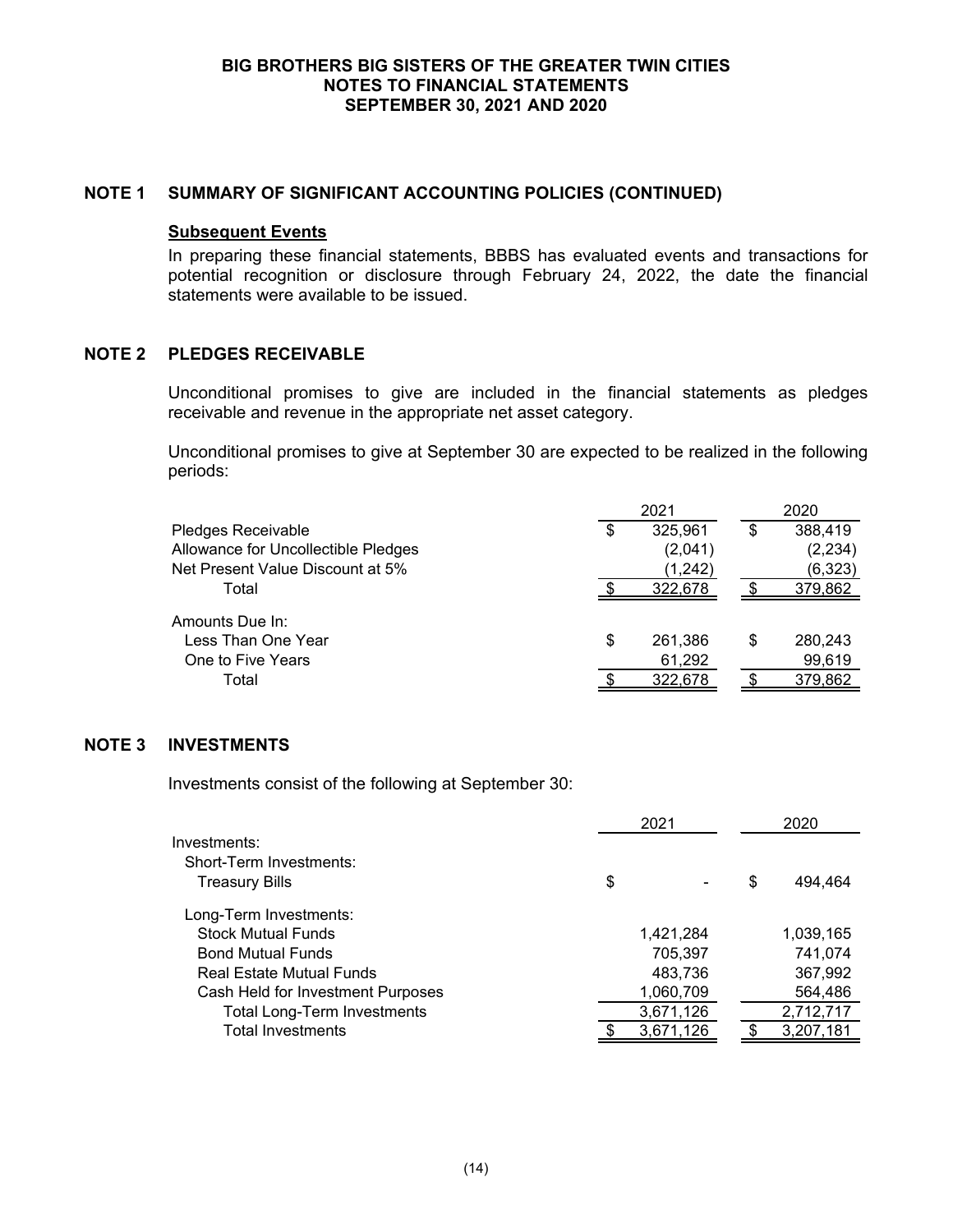# **NOTE 4 FAIR VALUE MEASUREMENTS**

The following tables present the fair value hierarchy for the balances of the assets of BBBS measured at fair value on a recurring basis as of September 30:

|                                 | 2021 |           |    |         |                      |    |           |
|---------------------------------|------|-----------|----|---------|----------------------|----|-----------|
|                                 |      | Level 1   |    | Level 2 | Level 3              |    | Total     |
| <b>Stock Mutual Funds</b>       | \$   | 1,421,284 | \$ |         | \$<br>$\blacksquare$ | \$ | 1,421,284 |
| <b>Bond Mutual Funds</b>        |      | 705.397   |    |         |                      |    | 705,397   |
| <b>Real Estate Mutual Funds</b> |      | 483,736   |    |         |                      |    | 483,736   |
| Total                           |      | 2,610,417 | ደ  |         |                      | S  | 2,610,417 |
|                                 |      |           |    | 2020    |                      |    |           |
|                                 |      | Level 1   |    | Level 2 | Level 3              |    | Total     |
| <b>Certificates of Deposit</b>  | \$   | 494.464   | \$ |         | \$                   |    | 494.464   |
| <b>Stock Mutual Funds</b>       |      | 1,039,165 |    |         |                      |    | 1,039,165 |
| <b>Bond Mutual Funds</b>        |      | 741.074   |    |         |                      |    | 741.074   |
| <b>Real Estate Mutual Funds</b> |      | 367,992   |    |         |                      |    | 367,992   |
| Total                           |      | 2,642,695 | \$ |         |                      | S  | 2,642,695 |

# **NOTE 5 PROPERTY AND EQUIPMENT**

Property and equipment consist of the following at September 30:

|                                     | 2021 |            |   | 2020       |
|-------------------------------------|------|------------|---|------------|
| Leasehold Improvements              | \$   | 73,432     | S | 73,432     |
| Equipment                           |      | 457,895    |   | 351,730    |
| <b>Building</b>                     |      | 1,702,813  |   | 1,702,813  |
| <b>Furniture and Fixtures</b>       |      | 862,273    |   | 261,714    |
| <b>Construction in Progress</b>     |      |            |   | 241,706    |
| <b>Building Improvements</b>        |      | 2,203,047  |   |            |
| <b>Total Property and Equipment</b> |      | 5,299,460  |   | 2,631,395  |
| Less: Accumulated Depreciation      |      | (942, 897) |   | (667, 837) |
| Property and Equipment - Net        |      | 4,356,563  |   | 1,963,558  |

# **NOTE 6 LINE OF CREDIT**

BBBS had a \$300,000 line of credit agreement with a financial institution. The line expires on July 20, 2022. The line requires interest at prime rate plus 0.5% with a floor of 3.5%. BBBS's assets were security for any principal amounts borrowed under the agreement.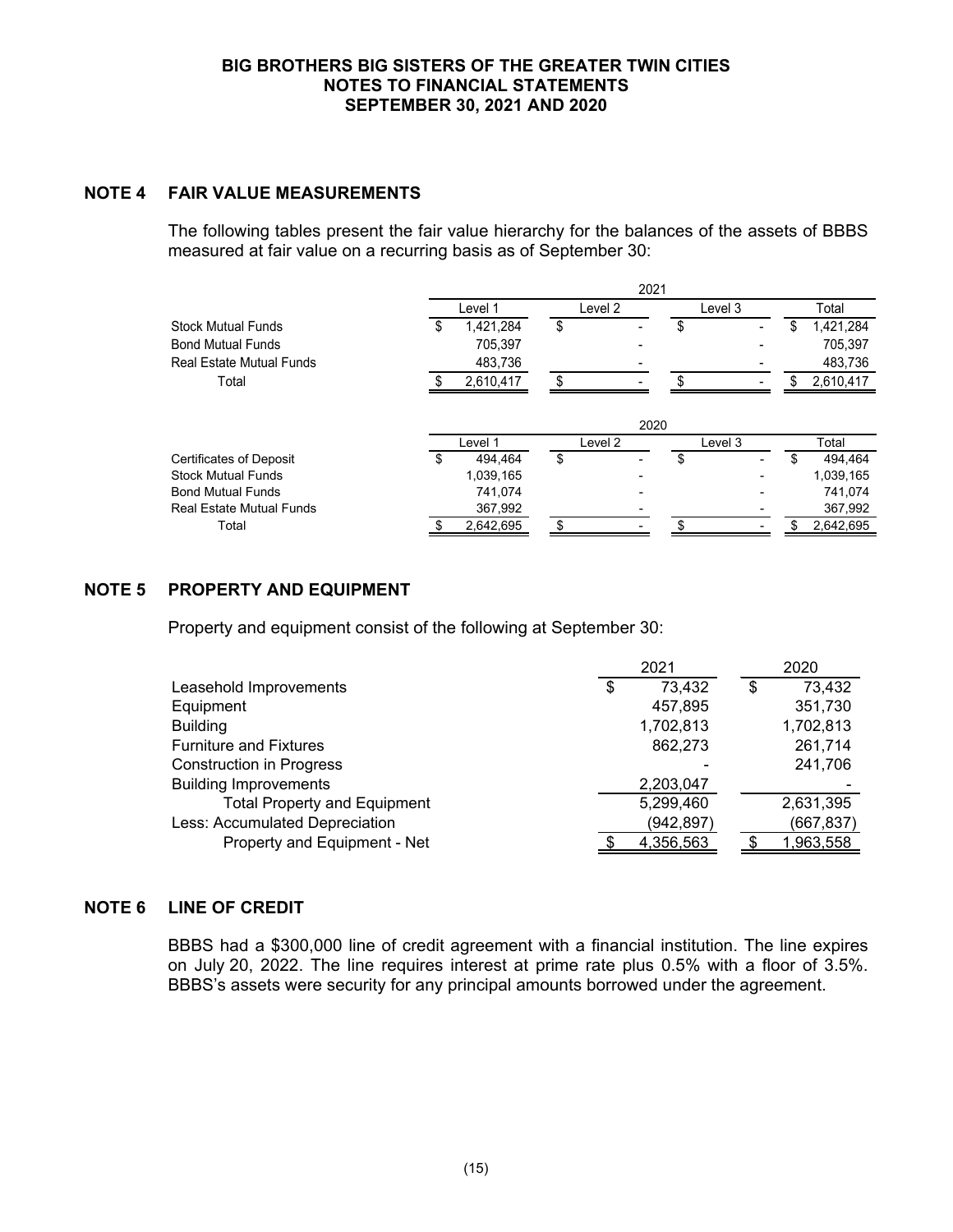## **NOTE 7 LONG-TERM DEBT**

During 2019, BBBS purchased a building, which was funded through issuance of a mortgage in the amount of \$1,304,000, issued at closing on April 11, 2019, with a local bank. The mortgage has a fixed interest rate of 5.62%. Monthly interest-only payments started May 3, 2019. Final payment of the full mortgage principal and last interest payment is due April 3, 2021. BBBS paid this mortgage in full in March 2021.

In August 2020, BBBS entered into a draw note with an institution to finance the construction work that occurred during fiscal year ending September 30, 2021. The draw note is for a maximum amount of \$1,256,000. As of September 30, 2021 the unpaid principal balance was \$1,205,128. Monthly principal and interest payments of \$7,650 started on January 28, 2022 and will continue until maturity on August 28, 2025 when a final payment of \$1,102,509 is due. The note will be secured by the underlying assets.

In August 2020, BBBS entered into promissory note with a nonprofit to finance the construction work that occurred in 2021. The note is for \$650,000, carries interest at 5.5% and is secured by the preceding draw note. Payments are interest only payments with principal payments due upon collection of outstanding pledges receivable and grants. The note was paid in full in September 2021.

## **NOTE 8 PAYCHECK PROTECTION PROGRAM LOAN**

On April 14, 2020, BBBS received a loan in the amount of \$595,000 to fund payroll, rent, and utilities through the federal Paycheck Protection Program (PPP). The original loan agreement was written prior to the PPP Flexibility Act of 2020 (June 5) and was due over 24 months deferred for six months. Subsequent to this, the law changed the loan deferral terms retroactively. The PPP Flexibility Act and subsequent regulations supersede the loan agreement. The PPP loan bears interest at a fixed rate of 1.0% per annum, has a term of two years, and is unsecured and guaranteed by the U.S. Small Business Administration (SBA). BBBS received full forgiveness of the loan on August 4, 2021. The SBA may review funding eligibility and use of funds for compliance with program requirements based on dollar thresholds and other factors. The amount of any liability, if any, from potential noncompliance cannot be determined with certainty; however, management is of the opinion that any review will not have a material adverse impact on BBBS' financial position.

Under the second round of Paycheck Protection Program funding, BBBS applied for and was approved for an additional \$450,000 loan. The loan was received on February 17, 2021. This PPP Loan bears interest at a fixed rate of 1.0% per annum, with the first six months of interest deferred and has a term of five years. Payment of principal and interest is deferred until the date on which the amount of forgiveness is remitted to the lender or, if BBBS fails to apply for forgiveness, within 10 months after the covered period, then payment of principal and interest shall begin on that date. These amounts may be forgiven subject to compliance and approval based on the timing and use of these funds in accordance with the program. The covered period is either 8 or 24 weeks and is the period that BBBS has to spend their PPP Loan funds.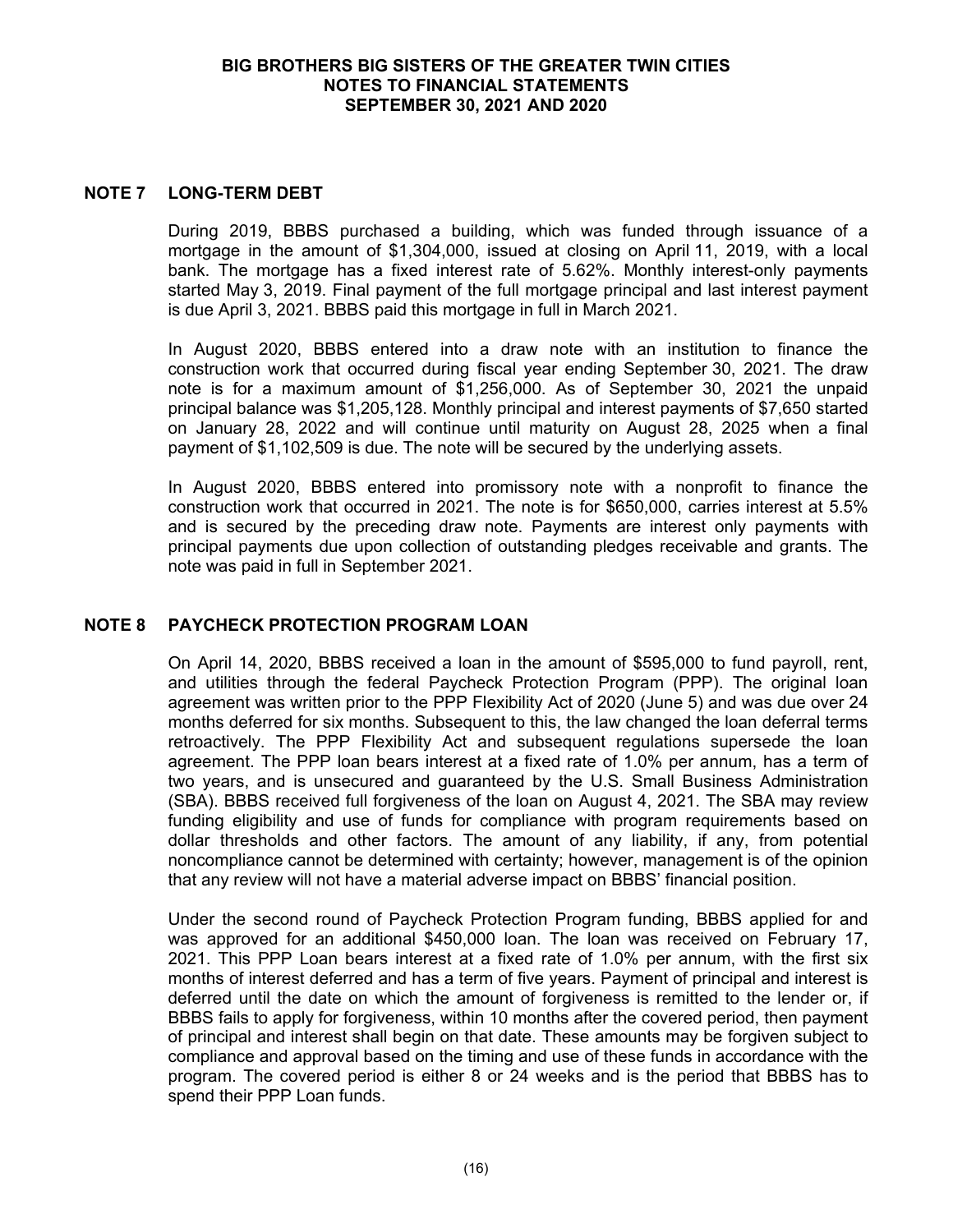## **NOTE 9 CAPITAL LEASE**

BBBS entered into capital lease agreements for a postage machine and two copiers during 2018. The cost of the equipment was \$20,212 as of September 30, 2021 and 2020. The accumulated depreciation as of September 30, 2021 and 2020 is \$14,240 and \$10,564, respectively.

BBBS entered into a capital lease agreement for a solar lease during 2021. The cost of the equipment was \$32,094 as of September 30, 2021. The accumulated depreciation as of September 30, 2021 is \$-0-.

The following is a schedule of future minimum payments required under the leases:

| Year Ending September 30,               | Amount       |
|-----------------------------------------|--------------|
| 2022                                    | \$<br>10,251 |
| 2023                                    | 7,575        |
| 2024                                    | 5,124        |
| 2025                                    | 5,302        |
| 2026                                    | 5,486        |
| Thereafter                              | 13,578       |
| <b>Total Minimum Lease Payments</b>     | 47,316       |
| Less: Amount Representing Interest      | (9,007)      |
| Present Value of Minimum Lease Payments | 38,309       |
| Less: Current Capital Lease Obligation  | (6,907)      |
| Net Long-Term Capital Lease Obligation  | 31,402       |

# **NOTE 10 OPERATING LEASES**

BBBS leases its office space under an operating lease which requires a monthly base rent, plus real estate taxes and operating expenses. The original lease expired in November 2008. In October 2007, the lease was amended to extend maturity to November 2016. In October 2013, BBBS again amended its lease to extend maturity to November 2020. The lease ended in November 2020.

For the years ended September 30, rental expenses were as follows:

|                                          | 2021   |  | 2020    |  |
|------------------------------------------|--------|--|---------|--|
| Base Rent Paid on a Straight-Line Basis  | 45.086 |  | 179.844 |  |
| Real Estate Taxes and Operating Expenses | 35.919 |  | 143.074 |  |
| Other Equipment Lease Expense            | 150    |  | 600     |  |
| $\tau$ otal                              | 81.155 |  | 323.518 |  |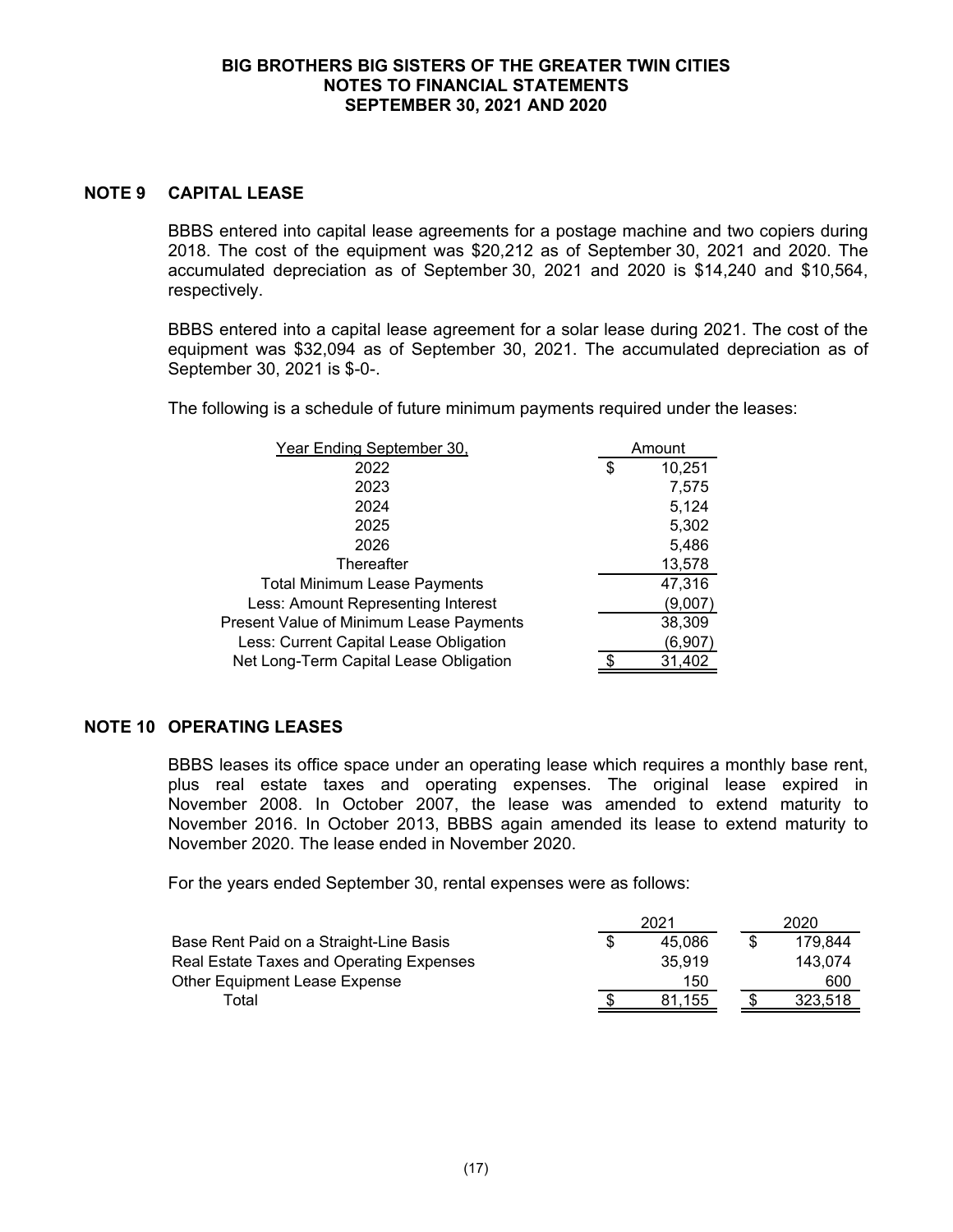# **NOTE 11 NET ASSETS WITH DONOR RESTRICTIONS**

Net assets with donor restrictions are available for the following purposes at September 30:

|                                               | 2021 |         | 2020          |
|-----------------------------------------------|------|---------|---------------|
| Subject to Expenditure for Specified Purpose: |      |         |               |
| <b>Program Restricted</b>                     | \$   | 521,624 | \$<br>546,220 |
| <b>Time Restricted</b>                        |      | 7,766   | 339,379       |
| <b>Endowment Earnings</b>                     |      | 37,837  | 26,179        |
| Total                                         |      | 567,227 | 911,778       |
| Endowments:                                   |      |         |               |
| Scholarships                                  |      | 21.740  | 21.740        |
| <b>Memorial Funds</b>                         |      | 44,236  | 44,236        |
| Other                                         |      | 21,835  | 16,697        |
| Total                                         |      | 87,811  | 82,673        |
| Total Net Assets With Donor Restrictions      |      | 655,038 | 994,451       |

Net assets released from restrictions were released for the following uses during the years ended September 30:

|                                        | 2021    |  | 2020    |  |
|----------------------------------------|---------|--|---------|--|
| Program Restricted                     | 242.794 |  | 198.640 |  |
| <b>Time Restricted</b>                 | 350.694 |  | 413.606 |  |
| Total Assets Released from Restriction | 593.488 |  | 612.246 |  |

## **NOTE 12 ENDOWMENT**

BBBS's endowment consists of six individual funds established for a variety of purposes. The endowment includes perpetual endowments only. Net assets associated with endowment funds, including funds designated by the board of directors to function as an endowment, are classified and reported based on the existence or absence of donorimposed restrictions.

## **Application of Relevant Law**

BBBS follows the Uniform Prudent Management of Institutional Funds Act (UPMIFA) which governs the use of donor-restricted endowment funds for a nonprofit organization.

The board of directors of BBBS has applied UPMIFA such that, absent donor stipulations to the contrary, donor-restricted endowment fund gifts are preserved at the fair value as of the date of gift. As a result of this application, BBBS classifies as net assets with donor restrictions (1) the original value of the gifts to the perpetual endowment, (2) the value of subsequent gifts to the perpetual endowment, (3) accumulations made pursuant to the direction of the applicable donor gift investment at the time the accumulation is added to the fund, and (4) the portion of the investment return added to the funds to maintain its purchasing power.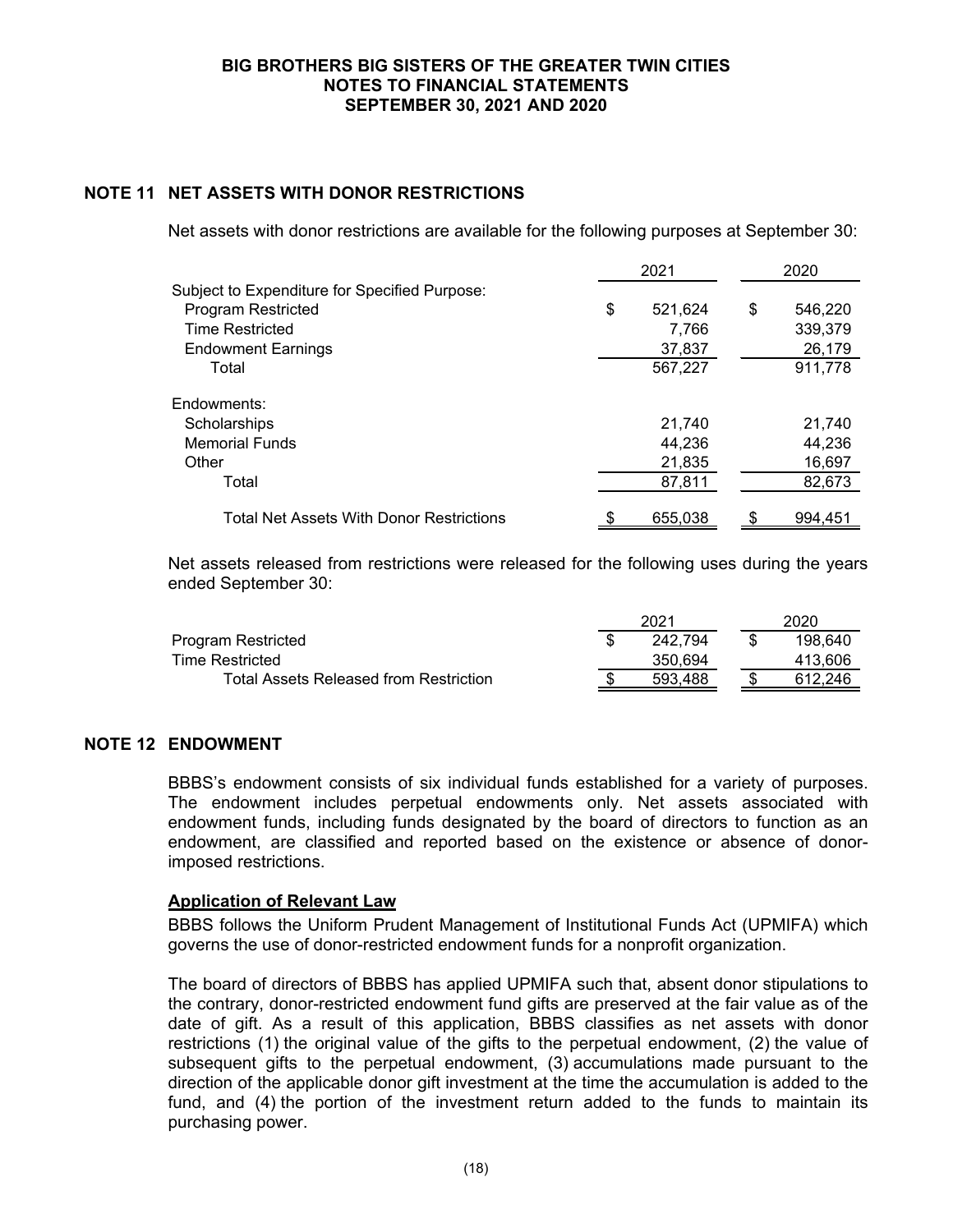# **NOTE 12 ENDOWMENT (CONTINUED)**

# **Application of Relevant Law (Continued)**

Endowment net asset composition by type and changes in endowment net assets for the years ended September 30 is as follows:

|                                                                                                          | 2021                 |                      |                     |                     |       |         |
|----------------------------------------------------------------------------------------------------------|----------------------|----------------------|---------------------|---------------------|-------|---------|
|                                                                                                          | <b>Without Donor</b> |                      | <b>With Donor</b>   |                     |       |         |
|                                                                                                          |                      | <b>Restrictions</b>  | <b>Restrictions</b> |                     | Total |         |
| Donor-Restricted Endowment Funds:                                                                        |                      |                      |                     |                     |       |         |
| Original Donor-Restricted Gift Amount<br>and Amounts Required to be                                      |                      |                      |                     |                     |       |         |
| Maintained in Perpetuity by Donor                                                                        | \$                   |                      | \$                  | 87,811              | \$    | 87,811  |
| <b>Accumulated Investment Gains</b>                                                                      |                      |                      |                     | 37,837              |       | 37,837  |
| Total                                                                                                    |                      |                      |                     | 125,648             |       | 125,648 |
|                                                                                                          |                      |                      |                     | 2020                |       |         |
|                                                                                                          |                      | <b>Without Donor</b> |                     | With Donor          |       |         |
|                                                                                                          |                      | <b>Restrictions</b>  |                     | <b>Restrictions</b> |       | Total   |
| Donor-Restricted Endowment Funds:<br>Original Donor-Restricted Gift Amount<br>and Amounts Required to be |                      |                      |                     |                     |       |         |
| Maintained in Perpetuity by Donor                                                                        | \$                   |                      | \$                  | 82,673              | \$    | 82,673  |
| <b>Accumulated Investment Gains</b>                                                                      |                      |                      |                     | 26,179              |       | 26,179  |
| Total                                                                                                    |                      |                      |                     | 108,852             |       | 108,852 |

The following is a summary of endowment funds subject to UPMIFA for the years ended September 30:

|                         | 2021                 |                     |                   |                     |       |         |  |
|-------------------------|----------------------|---------------------|-------------------|---------------------|-------|---------|--|
|                         | <b>Without Donor</b> |                     | <b>With Donor</b> |                     |       |         |  |
|                         |                      | <b>Restrictions</b> | Restrictions      |                     | Total |         |  |
| Endowment Investments - |                      |                     |                   |                     |       |         |  |
| Beginning of Year       | \$                   |                     | \$                | 108,852             | \$    | 108,852 |  |
| Investment Income       |                      |                     |                   | 11,658              |       | 11,658  |  |
| Contributions           |                      |                     |                   | 5,138               |       | 5,138   |  |
| Appropriations          |                      |                     |                   |                     |       |         |  |
| Endowment Investments - |                      |                     |                   |                     |       |         |  |
| End of Year             |                      |                     |                   | 125,648             |       | 125,648 |  |
|                         |                      |                     |                   |                     |       |         |  |
|                         |                      | 2020                |                   |                     |       |         |  |
|                         | <b>Without Donor</b> |                     | <b>With Donor</b> |                     |       |         |  |
|                         |                      | <b>Restrictions</b> |                   | <b>Restrictions</b> |       | Total   |  |
| Endowment Investments - |                      |                     |                   |                     |       |         |  |
| Beginning of Year       | \$                   |                     | \$                | 102,304             | \$    | 102,304 |  |
| Investment Income       |                      |                     |                   | 3,046               |       | 3,046   |  |
| Contributions           |                      |                     |                   | 3,502               |       | 3,502   |  |
| Appropriations          |                      |                     |                   |                     |       |         |  |
| Endowment Investments - |                      |                     |                   |                     |       |         |  |
| End of Year             |                      |                     |                   | 108,852             |       | 108,852 |  |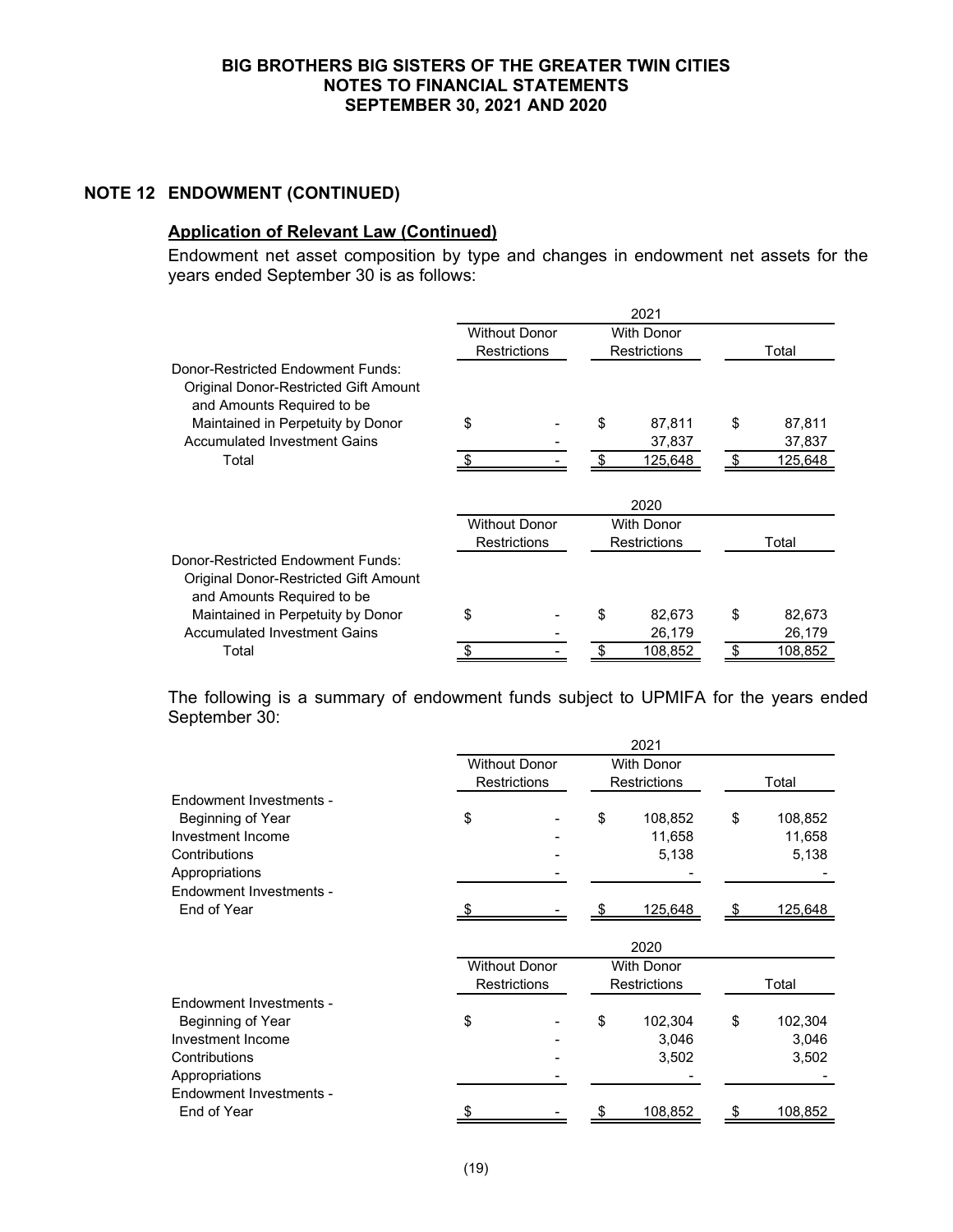## **NOTE 12 ENDOWMENT (CONTINUED)**

### **Fund with Deficiencies**

From time to time, the fair value of assets associated with individual donor-restricted endowment funds may fall below the level that the donor requires BBBS to retain as a fund of perpetual duration. Deficiencies of this nature are reported in net assets with donor restrictions. There were deficiencies of \$-0- as of September 30, 2021 and 2020.

## **Investment Objectives and Strategies**

BBBS has adopted an investment policy to provide guidelines for investing endowment assets. Under this policy, the endowment assets are invested in a manner that is intended to manage for consistent total returns with a long-term growth objective, manage with a moderate level of risk, and maintain sufficient diversification of assets. To achieve these objectives, BBBS follows an asset diversification plan, sets performance benchmarks for investments managers, and has established various asset quality and limitations thresholds. An investment advisory committee regularly reviews investment diversification and performance.

# **NOTE 13 RETIREMENT SAVINGS PLAN**

BBBS has a 403(b) retirement savings plan covering all eligible employees. BBBS makes discretionary contributions to the plan. Pension expense was \$40,671 and \$60,322 for the years ended September 30, 2021 and 2020, respectively.

## **NOTE 14 CONCENTRATIONS**

BBBS received 47% and 64% of its operating support from two donors for the years ended September 30, 2021 and 2020, respectively.

BBBS's pledges receivable are from a limited number of individuals and organizations. As of September 30, 2021, 66% of pledges are from two donors and as of September 30, 2020, 72% of pledges were from three donors.

BBBS's government grants receivables are from a limited number of governmental agencies.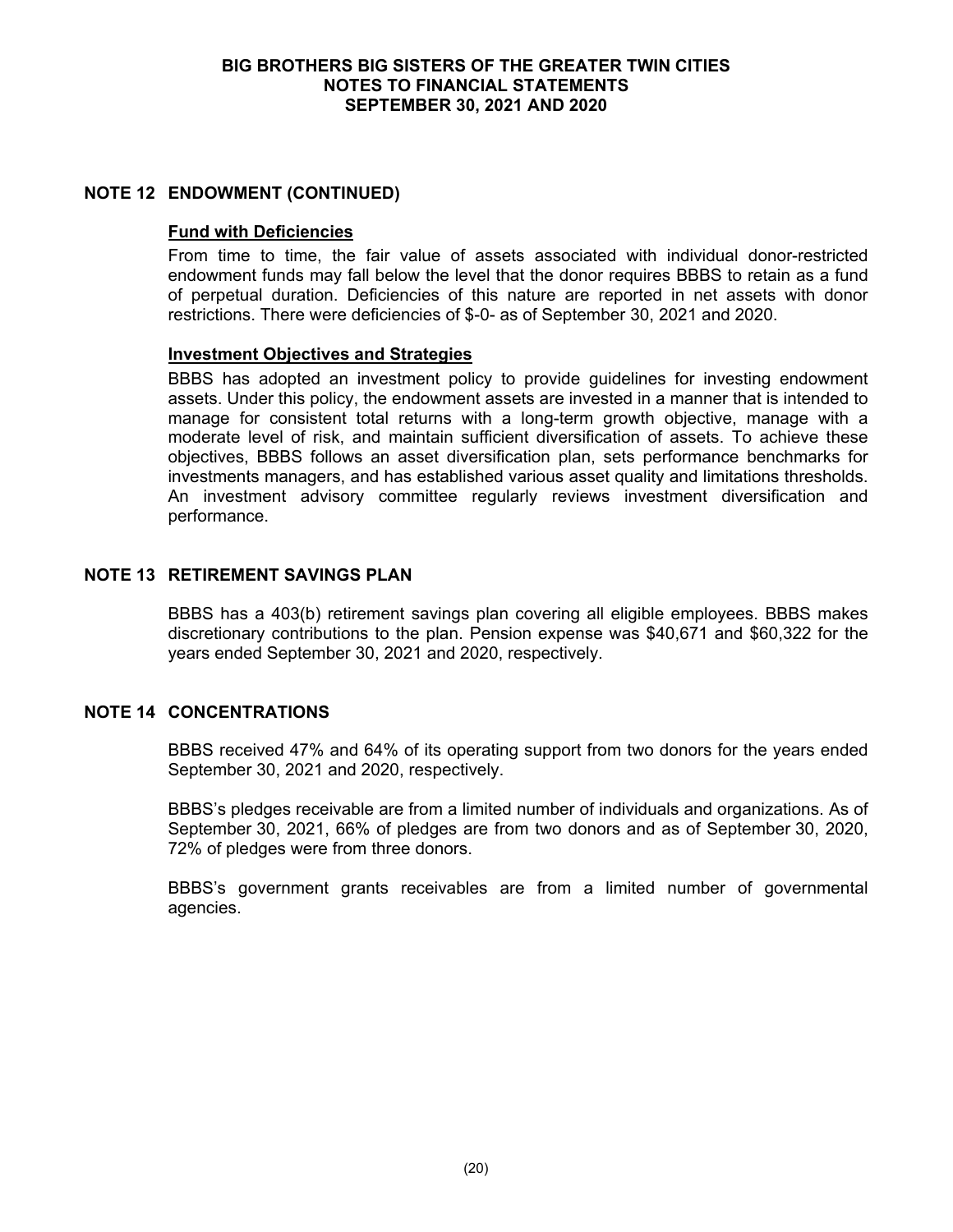# **NOTE 15 IN-KIND DONATIONS AND SERVICES**

BBBS records various types of in-kind support, including certain professional services, materials, and equipment. The amounts reflected in the accompanying financial statements as in-kind support are offset by like amounts included in expenses or increase in property and equipment.

BBBS has recognized contributions for the following, with like amounts included in expenses or property and equipment for the years ended September 30:

|                                         | 2021 |         |     | 2020   |  |
|-----------------------------------------|------|---------|-----|--------|--|
| In-Kind Donations and Services:         |      |         |     |        |  |
| <b>Event Tickets</b>                    | \$   | 27,260  | \$  | 12,495 |  |
| <b>Gift Certificates</b>                |      | 20,486  |     | 2,805  |  |
| <b>Services</b>                         |      | 29,887  |     | 2,750  |  |
| Food and Beverage                       |      | 7,508   |     | 89     |  |
| <b>Supplies</b>                         |      | 30,281  |     | 13,928 |  |
| <b>Building Materials</b>               |      |         |     | 26,873 |  |
| <b>Grant Related Expenses</b>           |      |         |     | 1,469  |  |
| Legal                                   |      |         |     | 213    |  |
| Venue Rental                            |      |         |     | 4,650  |  |
| Total In-Kind Donations and Services    |      | 115,422 | \$. | 65,272 |  |
| In-Kind Expense Allocation:             |      |         |     |        |  |
| <b>Program Services</b>                 | \$   | 47,897  | \$  | 35,873 |  |
| <b>Management and General</b>           |      |         |     | 28,555 |  |
| Fundraising                             |      | 67,525  |     | 844    |  |
| <b>Total In-Kind Expense Allocation</b> |      | 115,422 |     | 65,272 |  |

# **NOTE 16 VOLUNTEER SERVICES**

BBBS receives a significant amount of services from many unpaid volunteers who support BBBS's primary programmatic activities and supporting services. No amounts have been recognized in the accompanying statements of activities because the criteria for recognition of such volunteer effort have not been satisfied. However, volunteers are integral in carrying out the mission of BBBS.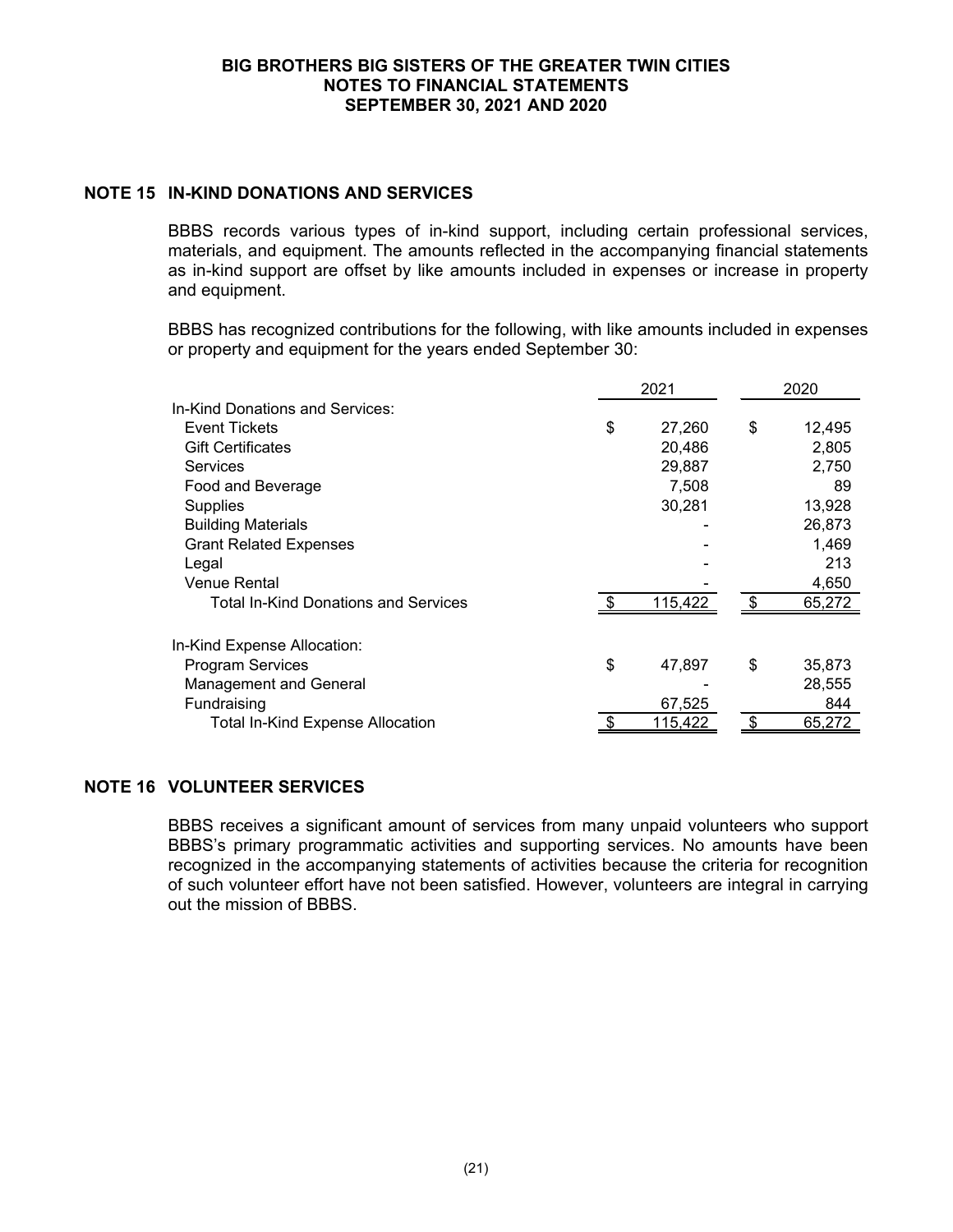# **NOTE 17 RELATED PARTY TRANSACTIONS**

Annual dues paid to Big Brothers Big Sisters of America (BBBSA) were \$56,683 and \$60,981 during the years ended September 30, 2021 and 2020, respectively. For the years ended September 30, 2021 and 2020, BBBS received funding from BBBSA of \$118,575 and \$38,115, respectively, in the form of pass-through contributions. Pass-through contribution funding is awarded annually from BBBSA to various Big Brothers Big Sisters agencies across the nation.

Board members contributed \$270,338 and \$223,479 during the years ended September 30, 2021 and 2020, respectively.

# **NOTE 18 LIQUIDITY AND AVAILABILITY**

BBBS regularly monitors the availability of resources required to meet its operating needs and other contractual commitments, while also striving to maximize the investment of its available funds. As part of its liquidity management, the governing body of BBBS can authorize liquidation of investments as needed to meet operating expenses in excess of cash provided by operating activities. See Notes 3, 4, 11, and 12 for further information about BBBS's investment portfolio, net assets, and endowment funds.

|                                               | 2021            | 2020          |
|-----------------------------------------------|-----------------|---------------|
| Cash and Equivalents                          | \$<br>3,066,016 | \$<br>945,226 |
| Investments                                   | 3,671,126       | 3,207,181     |
| <b>Grants Receivable</b>                      | 65,547          | 82,331        |
| Pledges Receivable                            | 261,386         | 280,243       |
| <b>Total Financial Assets</b>                 | 7,064,075       | 4,514,981     |
| Donor Restricted Scholarship Fund             | (182, 505)      | (213,982)     |
| Donor Restricted Better Futures Campaign      | (5,000)         | (5,000)       |
| Donor Restricted Capital Campaign             | (2,767)         | (319, 379)    |
| Donor Restricted Other Time and Purpose       | (376, 955)      | (373, 415)    |
| Donor Restricted Perpetual Endowment          | (87, 811)       | (82, 673)     |
| Board Designated for Better Futures Campaign  | (1, 217, 116)   | (1, 217, 116) |
| Board Designated for Building Maintenance     | (1,500,000)     |               |
| Total Financial Assets Not Available for      |                 |               |
| <b>General Operating Support</b>              | (3,372,154)     | (2, 211, 565) |
| Financial Assets Available to Meet Cash Needs |                 |               |
| for General Expenditures Within One Year      | 3,691,921       | 2.303.416     |